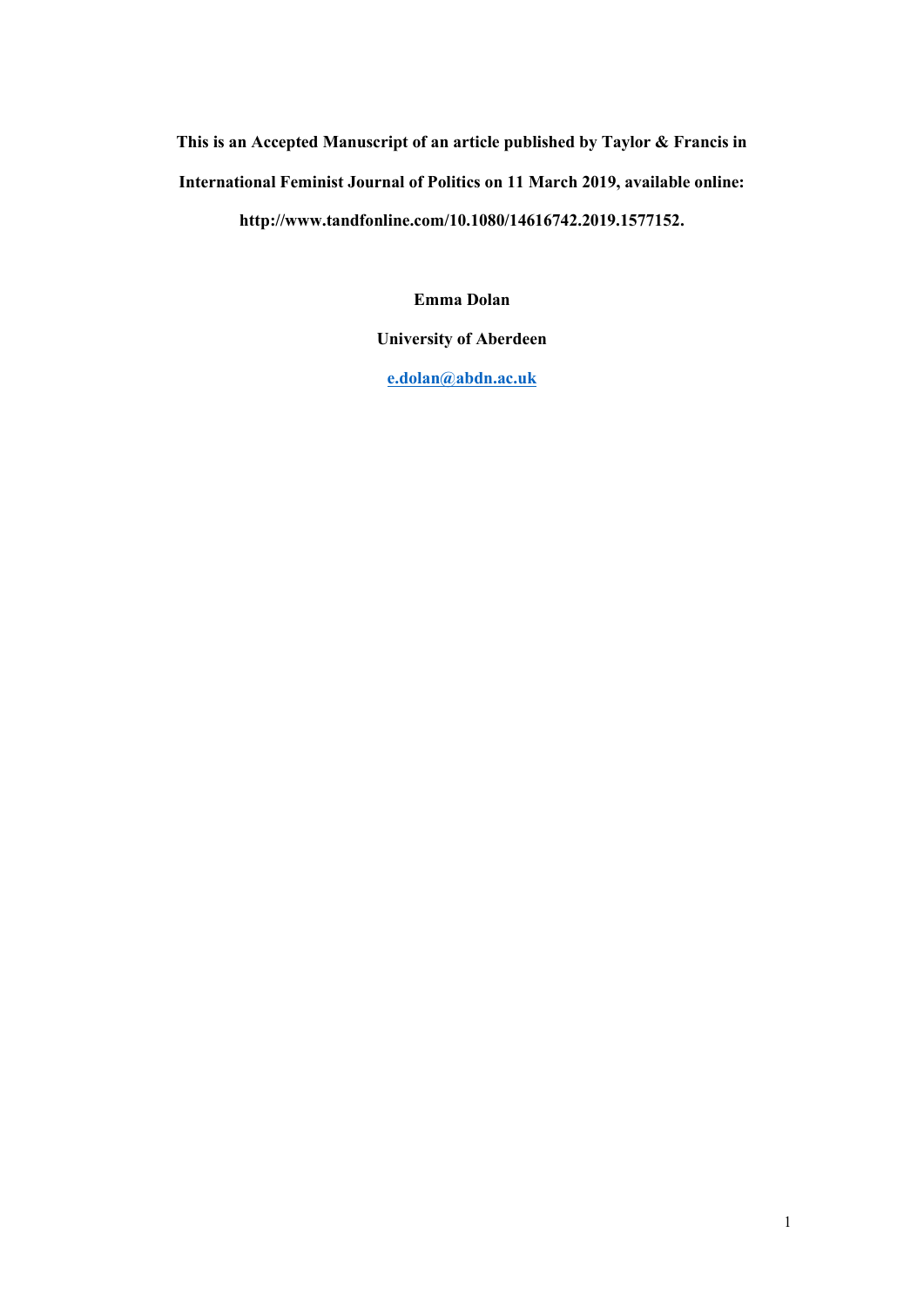#### **Sexual Violence, Political Apology and Competing Victimhoods**

Emma Dolan, [e.dolan@abdn.ac.uk](mailto:e.dolan@abdn.ac.uk)

*This article utilizes feminist literature on victimhood and rape mythology to suggest a new theoretical lens by which to view victims of sexual violence and the politics of state recognition through apology. The campaigns of two South Korean victim groups, the comfort women and camptown women, are examined to demonstrate that the process in which they must battle to obtain state redress through apology implies the existence of a discursive, gender-normative regime of victimhood. In this context, this article suggests that although the delivery of an apology for sexual violence might provide some form of gendered justice, this process may produce additional effects which work to discipline the related identities of gender and victimhood, and which have forced the comfort women and camptown women to compete for recognition by the South Korean state. The results of this struggle are ambivalent when it comes to victim agency and, in the cases examined in this article, the politics of apology has resulted in a somewhat impoverished form of redress for sexual violence.*

**KEYWORDS: sexual violence, political apology, victimhood, rape myths, South Korea**

### **AUTHOR BIO: EMMA DOLAN, MSc**

Department of Politics and International Relations,

Room G06, Edward Wright Annex,

King's College, University of Aberdeen,

Aberdeen, AB24 3FX, United Kingdom

Emma Dolan is currently a PhD Candidate in the University of Aberdeen's School of Social Science. Her work focuses on political apologies and gender performativity.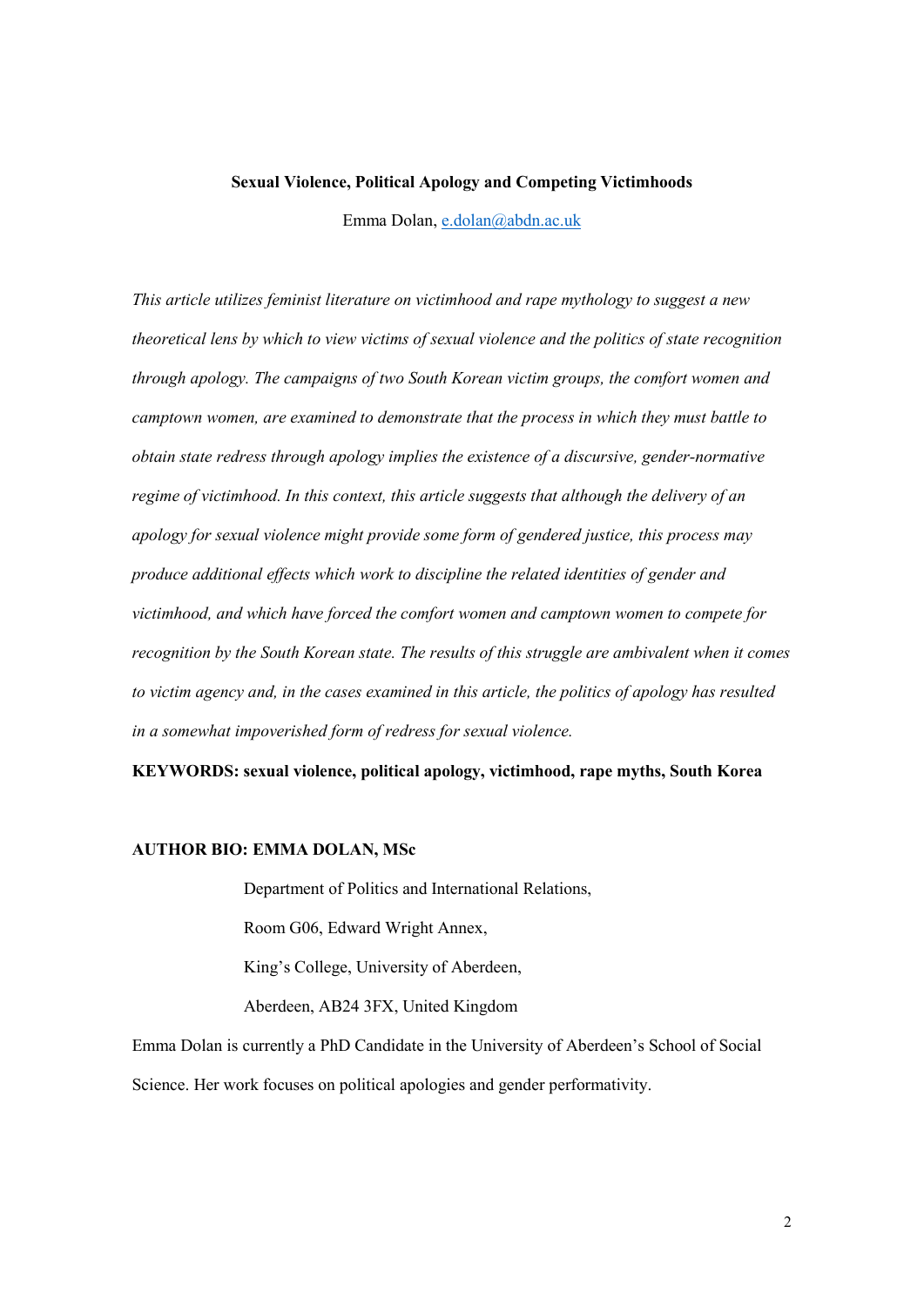This article connects political apology, considered here as a form of recognition and redress for state violence, with feminist interventions on victimhood and rape myths within the South Korean context of two related cases of militarized sexual violence, the victims of which are referred to as the comfort women and the camptown women<sup>[i](#page-21-0)</sup>. A growing body of academic literature has labelled this the "age of apology" to reflect the somewhat unprecedented rate at which state representatives have issued political statements of regret since the 1990s (Brooks, 1999; Gibney et al., 2008; Nobles, 2008; Bentley, 2016; Dudden, 2008; Thompson, 2012). This body of literature has often characterized apology as a means by which the state can communicate its commitment to norms of human rights (e.g. Barkan and Karn, 2006). In contrast, the cases in examined in this article suggest that South Korean state recognition is dependent upon socially constructed notions of ideal victimhood of rape, a category which I argue is inherently tied to ideal femininity. Whilst literature on victimhood has suggested that the social context has the power to label some individuals as more deserving of pity than others (see Smyth, 2007; Borer, 2003; Brewer, 2010), this article uses political apology as a tool to consider how the state uses its official capacity to carry out this work. Therefore, I ask how rape mythology is implicated in the politics of apology for the comfort women and the camptown women and examine some effects of this upon their campaign efforts.

First, the article connects the politics of victimhood to scholarly literature on the rape mythologies which work to order discourse on sexual violence. The relevance of rape mythologies is then discussed with reference to nationalist ideologies and within the South Korean cultural context. The following section suggests that political apology can be perceived as a means by which the state can legitimize and validate particular accounts of victimhood and, as a consequence, leave others unrecognized. The categorizations of legitimate and illegitimate victimhood proposed in this article are dealt with firstly in terms of the national interests of the South Korean state itself and secondly through social and cultural notions of 'good' femininity.

3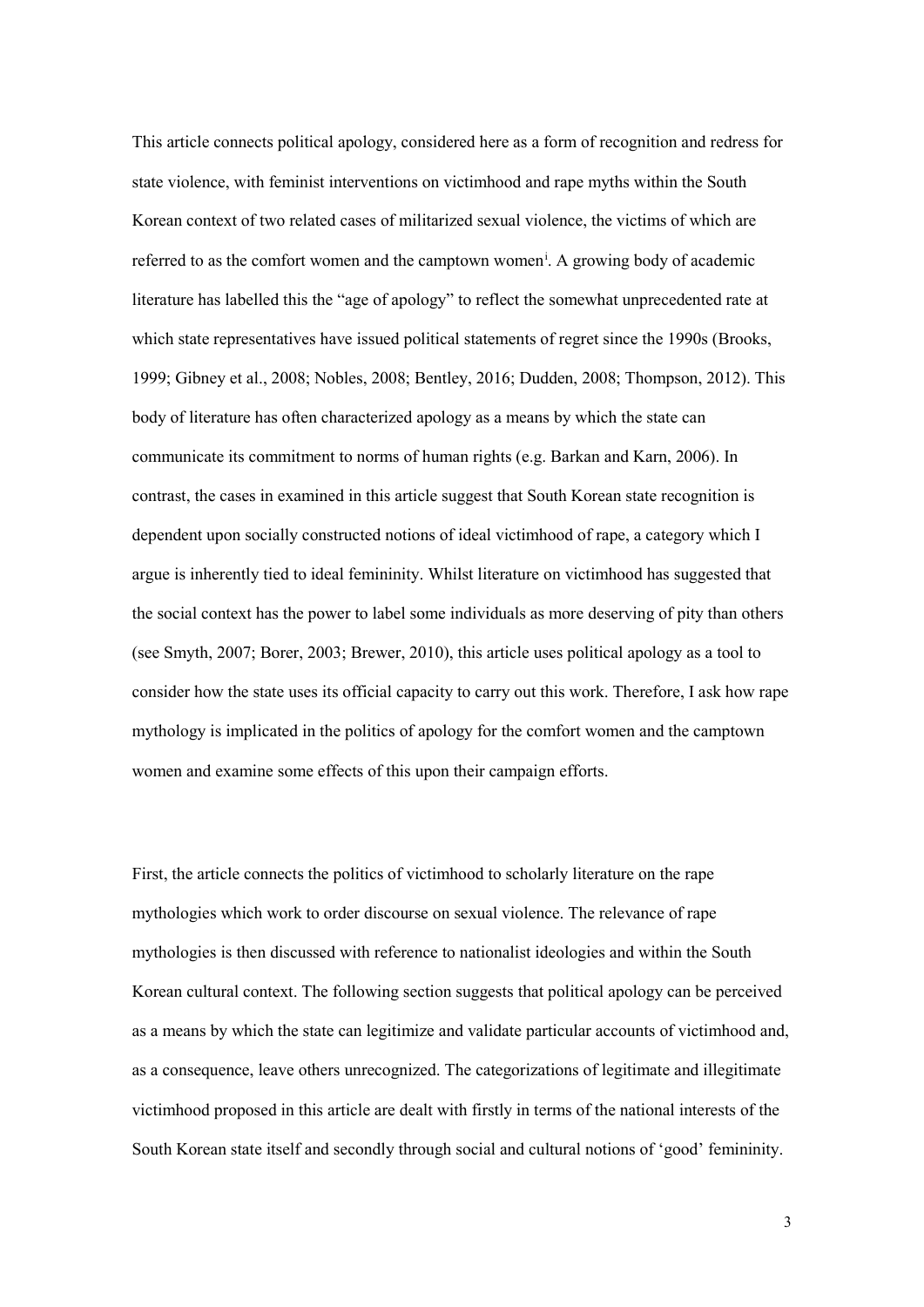Victimhood is thus observed in this article as a social construction mediated by both geopolitical interests of political actors as well as dominant gender roles. Two victim groups and their appeals to the South Korean government are analysed to elucidate this thesis. The first is the Japanese imperial comfort women, taken from South Korea during Japanese colonisation prior to and during WWII. They were recognized as victims of Japanese colonialism by the South Korean state in the early 1990s, and since that time the South Korean authorities have made it a matter of policy to pursue an apology on their behalf from Japan. After numerous apologies from the Japanese state, in December 2015 a statement was delivered by both governments which was purported to have solved the comfort women issue "finally and irreversibly" (MOFAJ, 2015)<sup>[ii](#page-21-1)</sup>. The primary organisation which campaigns on behalf of the comfort women is the Korean Council for the Women Drafted for Military Sexual Slavery by Japan (hereafter the Korean Council). The second case study is that of camptown women who have, since the end of WWII, provided sexual services to US soldiers around military bases throughout South Korea (Lee, 2017; Moon, 1997; Enloe, 2000). Though these women have generally been considered "willing prostitutes" by the South Korean public (Lee, 2007; Moon, 1997), there is mounting evidence of South Korean and American governmental involvement in the running of these military brothels (Vine, 2015a; Kim, 2018; Eigenraam, 2018). The camptown women have thus been campaigning for an apology from the South Korean state for encouraging prostitution and, although they have recently won court cases which ordered the state to issue damages, they have not been given verbal recognition (Eigenraam, 2018; Hyun, 2017). The camptown women are supported primarily by Durebang, a civic organisation which is part of a coalition of campaign groups operating under the umbrella of National Campaign for Eradication of Crimes by U.S. Troops in Korea. Durebang (or My Sister's Place in English) is an outreach centre operated by the Korean Presbyterian Church and provides educational, counselling and child care services for camptown women (Kirk and Okazawa-Rey, 2001: 160) as well as legal representation against the South Korean state (Vine, 2015a). These cases are examined together to for three central reasons. Firstly, both are cases which involve military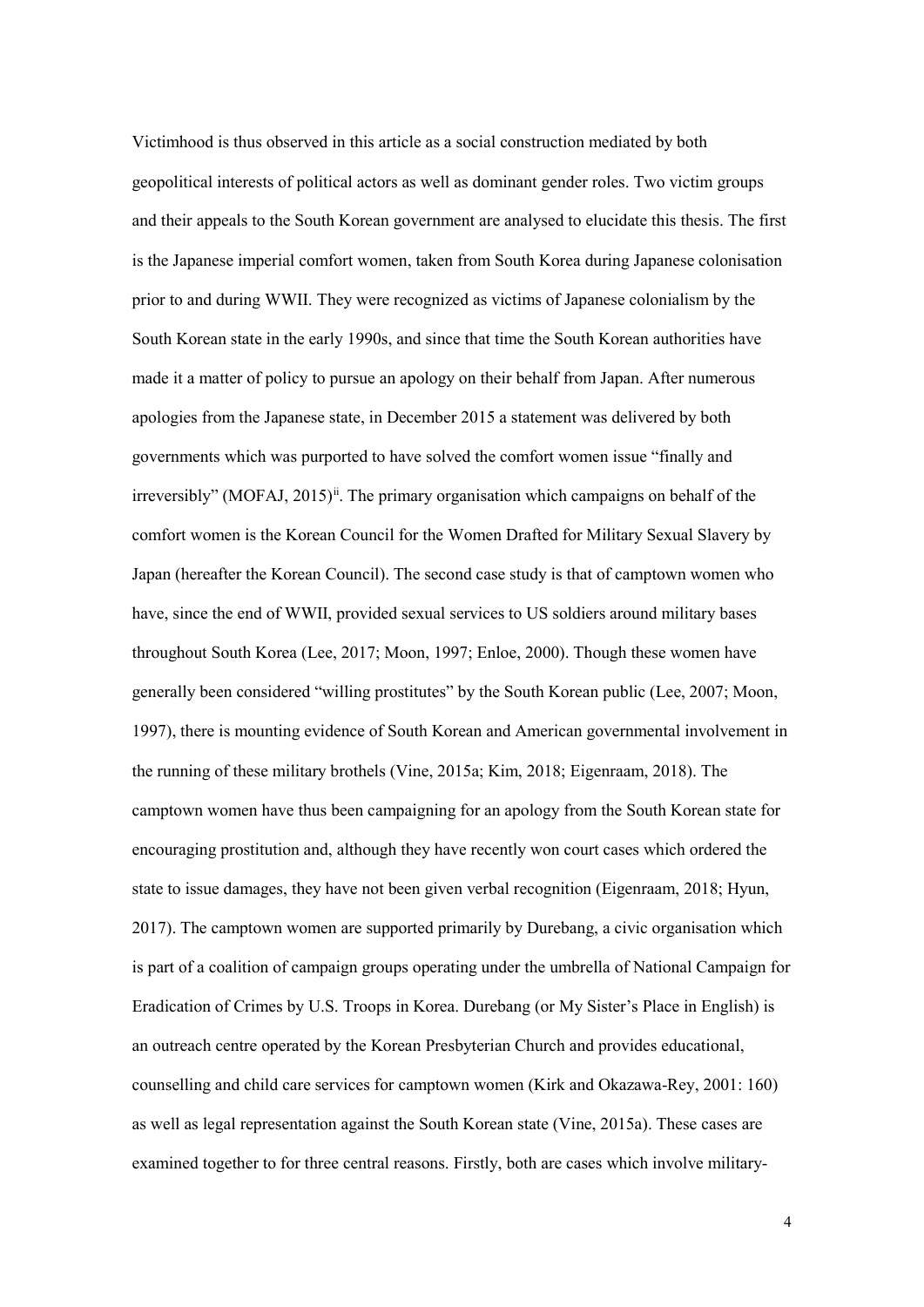related sexual violence against women<sup>iii</sup>. Secondly, this article contends that the South Korean state continues to hold a key role in the official recognition of victimhood in both cases. Finally, these campaigns had set out in cooperation for state recognition of military-related sexual violence before later changing their strategies (Moon, 1999: 311). They therefore make for a particularly useful analysis of the competition thesis. Competition between these two distinct self-defined women's rights groups is analysed, and it is suggested that, in response to the restrictive discourse employed by the South Korean state, they have regulated themselves in a way which reinforces rape mythologies and ideals of femininity as well as serving South Korean political interests.

## **VICTIMHOOD AND RAPE MYTHOLOGY**

Feminist scholarship has noted that not all experiences of victimhood are recognized and considered legitimate, and perhaps this is even more pronounced when women claim to have experienced sexual violence. Victimhood is governed by sexual and gendered scripts, and there remain prominent mythologies which continue to determine how victims of sexual violence are perceived in society (Randall, 2010; Schneider, 1993). Marcus has referred to the gendered scripts which govern acts of rape as "grammars of violence" which attempt to dictate individual action in situations of sexual violence with reference to socially-defined ideals of femininity and masculinity (2002: 392). Centrally, after instances of sexual assault and rape, certain women are more likely to be believed than others (Bumiller, 2008; Lamb, 1999). Feminist scholarship on rape myths in particular has asserted that simplistic and often mistaken narratives of sexual violence continue to hold a lot of power in gendered discourse. Rape myths are defined as: "attitudes and beliefs that are generally false but are widely and persistently held, and that serve to deny and justify male sexual aggression against women" (Lonsway and Fitzgerald, 1994: 134). The salience of the conventional narrative that "real-rape" must take the form of a violent sexual attack perpetrated by a stranger against a woman who is walking home alone at night, for

5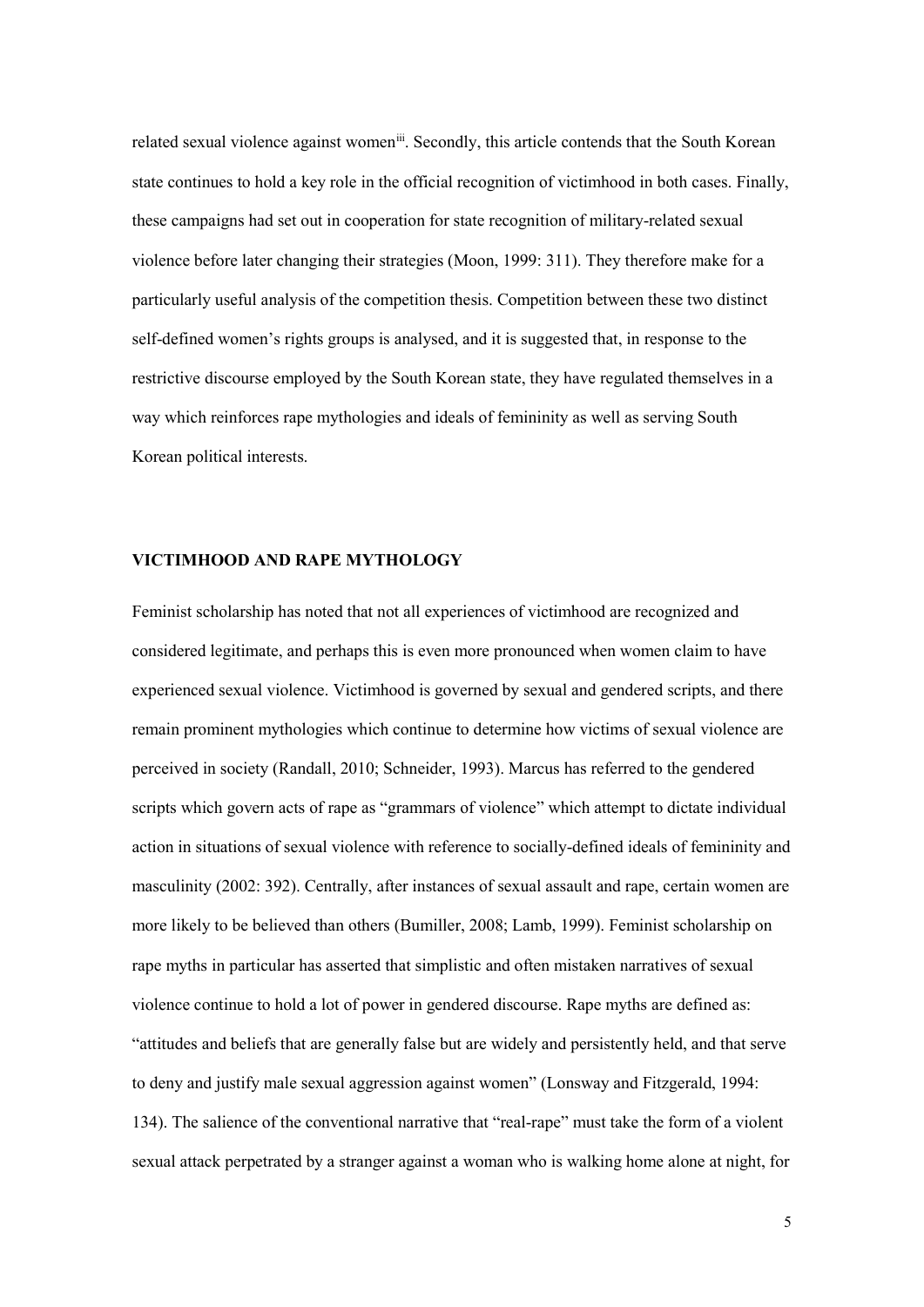example, often results in victims dismissing their own experiences as something other than "real-rape" (Petrak, 2002: 6; Ryan, 2011: 776). Recent research has demonstrated that stranger rape accounts for very few instances of sexual assault, rendering the "real-rape" myth to be largely false (Randall, 2010: 418-9); however, this narrative continues to structure social scripts concerning sexual violence (Marcus, 2002: 389). Importantly, widespread misunderstandings of the realities of rape do not allow for structural explanations of sexual violence and normalize women's everyday experiences of unwelcome sexual attention and even assault (Randall, 2010: 407-8). The equation of "real-rape" (Petrak, 2002: 6) with extreme physical violence is not only inaccurate in many cases, but also serves to disqualify diverse experiences of sexual violence and emphasizes that legitimate victimhood is essentially passive.

Nationalist ideology is often imbued with rape mythologies. Firstly, this discursive link has often resulted in rape being used as a tactic of warfare and has certainly resulted in the intertwinement of militarism and expressions of male sexuality. Thus, sexual violence is often perceived as an unfortunate yet inevitable consequence of warfare (Buss, 2009) because male soldiers are seen as naturally virile and sexually veracious. These sexual scripts suggest that fighting and sexual activity are interrelated masculine pursuits (Brownmiller, 1975), an assumption which has resulted in the presence of brothels around military bases all over the world (Enloe, 2000), including those which serviced Japanese Imperial soldiers and the U.S. military camptowns in South Korea today. Secondly, because women are so often considered symbols of national honour, they are tasked with policing and maintaining their sexual purity for the good of their nation (see, for example, Eriksen, 2017; Sjoberg and Peet, 2011b; Yuval-Davis and Helm, 1997; Nagel, 1998 and, specifically in the case of South Korea, Cheng, 2005). That nationalist ideology is so often awash with rhetoric surrounding the purity and innocence of "our" women in contrast with "theirs" has also led to the use of rape as a tactic of nationalist warfare and has resulted in the ostracism of raped or abused women in their societies.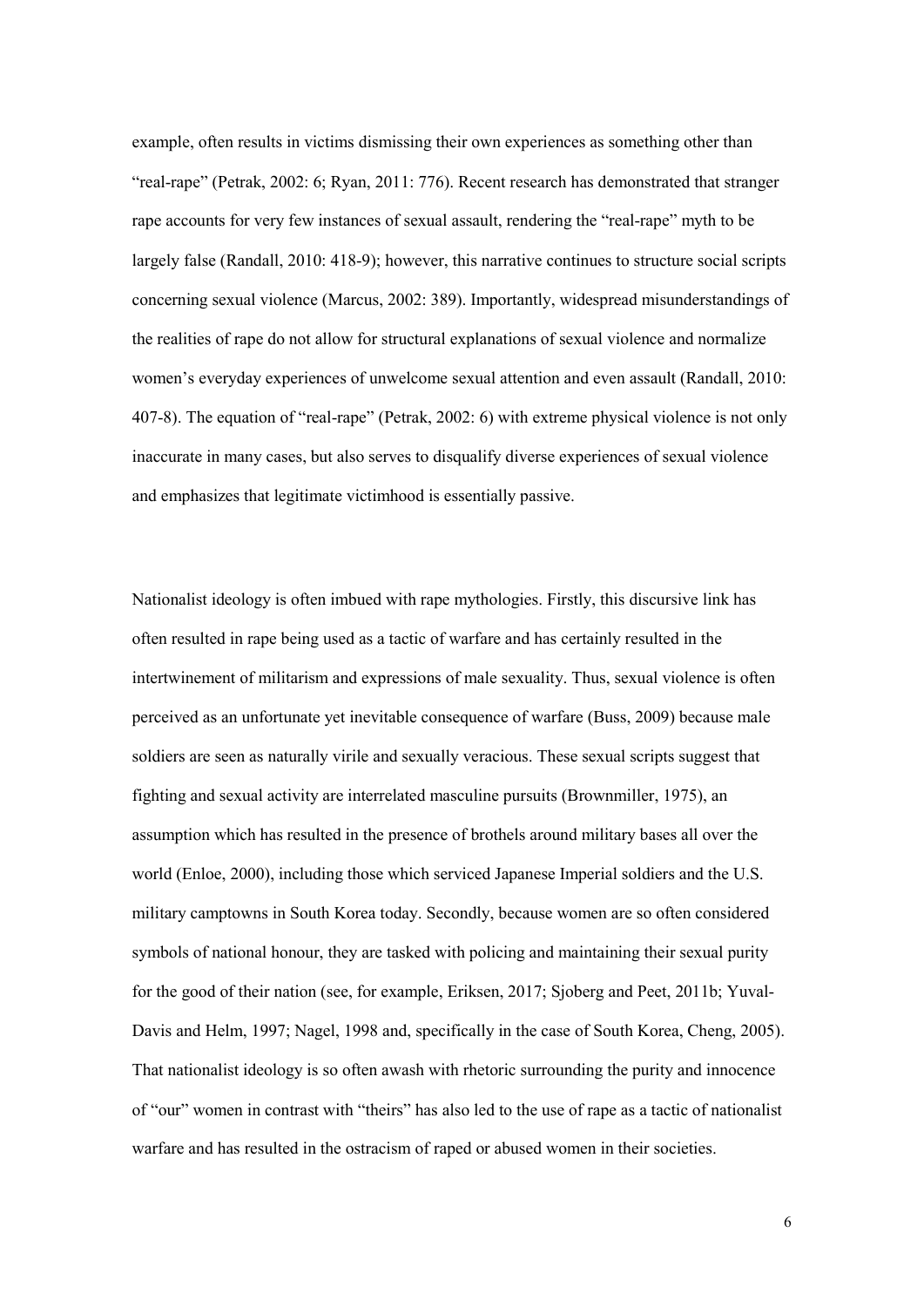Similarly, in the South Korean sociocultural context, it should be considered that until 1995, the crime of rape was legally perceived as a "Crime against Chastity" (Lee et al., 2010: 1202; Lee et al., 2012: 366). Despite recent changes which have allowed for rape to be legally considered as an interpersonal act of violence, Lee et al. (2010: 1202) argue that South Korean rape laws, penal codes and court decisions have tended to reflect a wider societal view that rape remains primarily a violation of women's chastity, a notion reflective of the nationalist rhetorics mentioned above. In addition, for rape to be successfully prosecuted under the updated legal system, a requirement of "utmost force/threat" against the victim must be demonstrated (Lee et al., 2012: 366), a condition which mirrors the "real-rape" myth (Ryan, 2011: 776) and which again restricts understandings of legitimate victimhood by associating sexual violence with extreme force. In addition, a direct link has been made in academic literature between the belief in rape mythologies or fear of social prejudice and the lack of reporting of sexual assaults to appropriate authorities in South Korea (Shim, 2001: 139; Lee et al., 2012). Rape mythologies therefore remain salient and structure understandings of sexual violence in the South Korean context.

Finally, to provide additional conceptual clarification regarding victimhood and competition, it is useful to refer to the distinctions made between good and bad victims in transitional justice and reconciliation literature (Madlingozi, 2007; McEvoy and McConnachie, 2012; Smyth, 2007). The attribution of "worthy" suffering is often predicated upon culturally-specific ideas of "justifiability" (McEvoy and McConnachie, 2012: 532), a notion which suggests that active participation in conflict results in justifiable suffering whilst other, passive experiences of violence are perceived as outrageous or unacceptable. Similarly, Meyers draws a distinction between "pure" and "impure" victims and suggests that hegemonic conceptions of victimhood do not generally allow for individuals who are guilty of other crimes to be considered genuine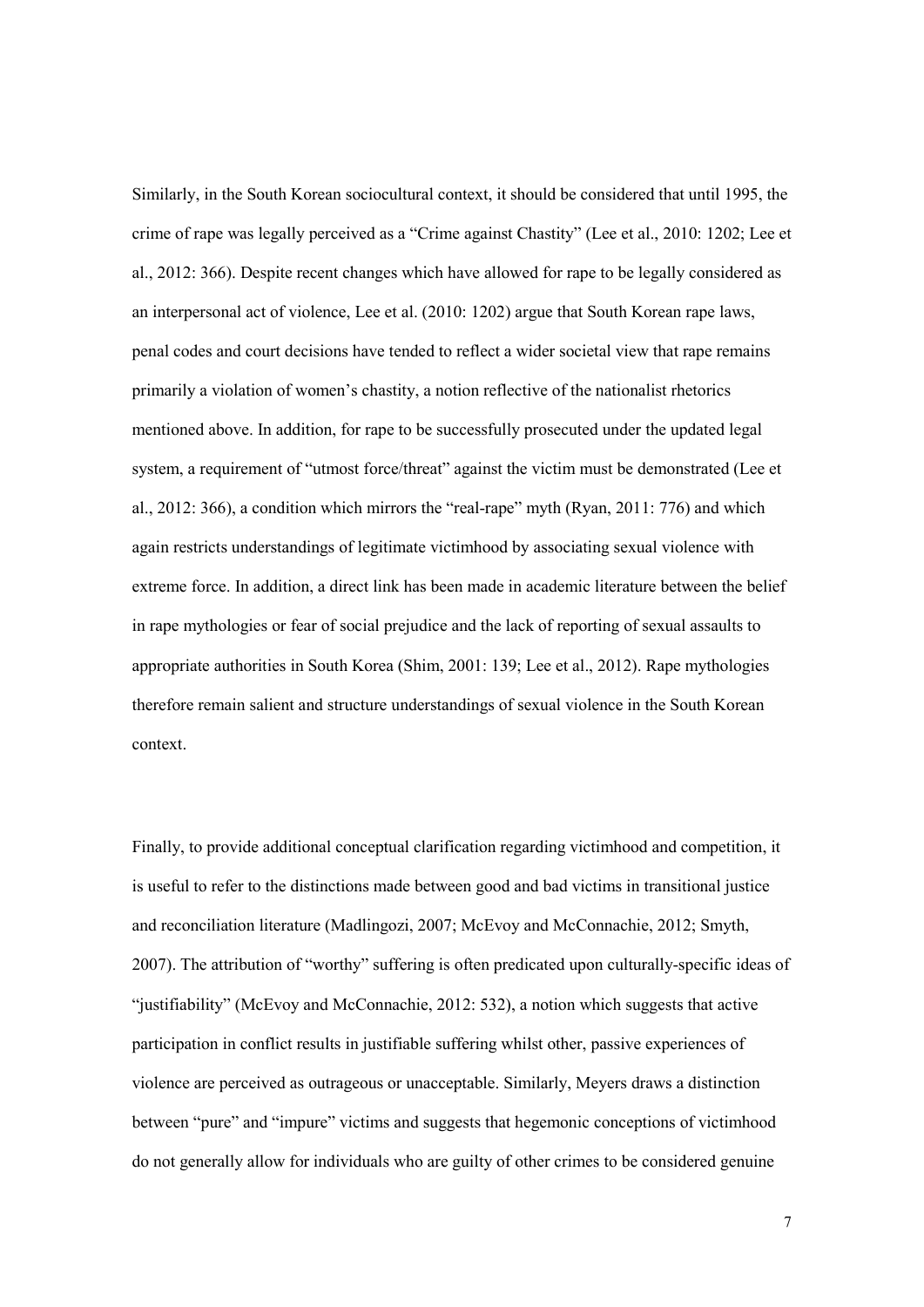in their victimhood (2011). Thus, a hierarchy is often established wherein those who took an active part in armed conflict are considered less worthy in their suffering than innocent civilians, particularly children (see Tilly, 2008; Smyth, 2007). Studies of victimology have likewize problematized the socially constructed nature of victimhood. One example of this is the "ideal victim" of crime proposed by Nils Christie (1986). The "ideal victim" is theorized as an individual whose victimization is beyond doubt because they are considered innocent, weak and therefore overwhelmed by the strength of the perpetrator (Christie, 1986: 19). This observation inherently implies that there exist victims not considered close enough to this ideal, and whose suffering is therefore deemed *illegitimate*.

This article builds upon this theoretical foundation by offering a template by which states recognize and thereby legitimize claims to victimhood whilst perceiving other claims as illegitimate. Traditional conceptions of "good" femininity, defined in part by purity and passivity, are reflected in the conditions of legitimate victimhood, as the following sections will demonstrate. In addition, as will subsequently be argued, rape mythologies as related to nationalism and militarism have been implicit in South Korean discourse regarding the comfort women and camptown women, and have partially dictated the stance of the South Korean authorities on these instances of sexual violence as well as having structured the Korean Council's campaign on behalf of the comfort women.

# **LEGITIMATE VICTIMHOOD AND THE STATE**

The politics of apology is analysed here as an indication that the Japanese and South Korean states find particular victim groups worthy of redress. It is important to highlight that the conception of victimhood applied in this article is inherently political in nature. This is not to imply that there is no objective form of victimhood which is personally experienced and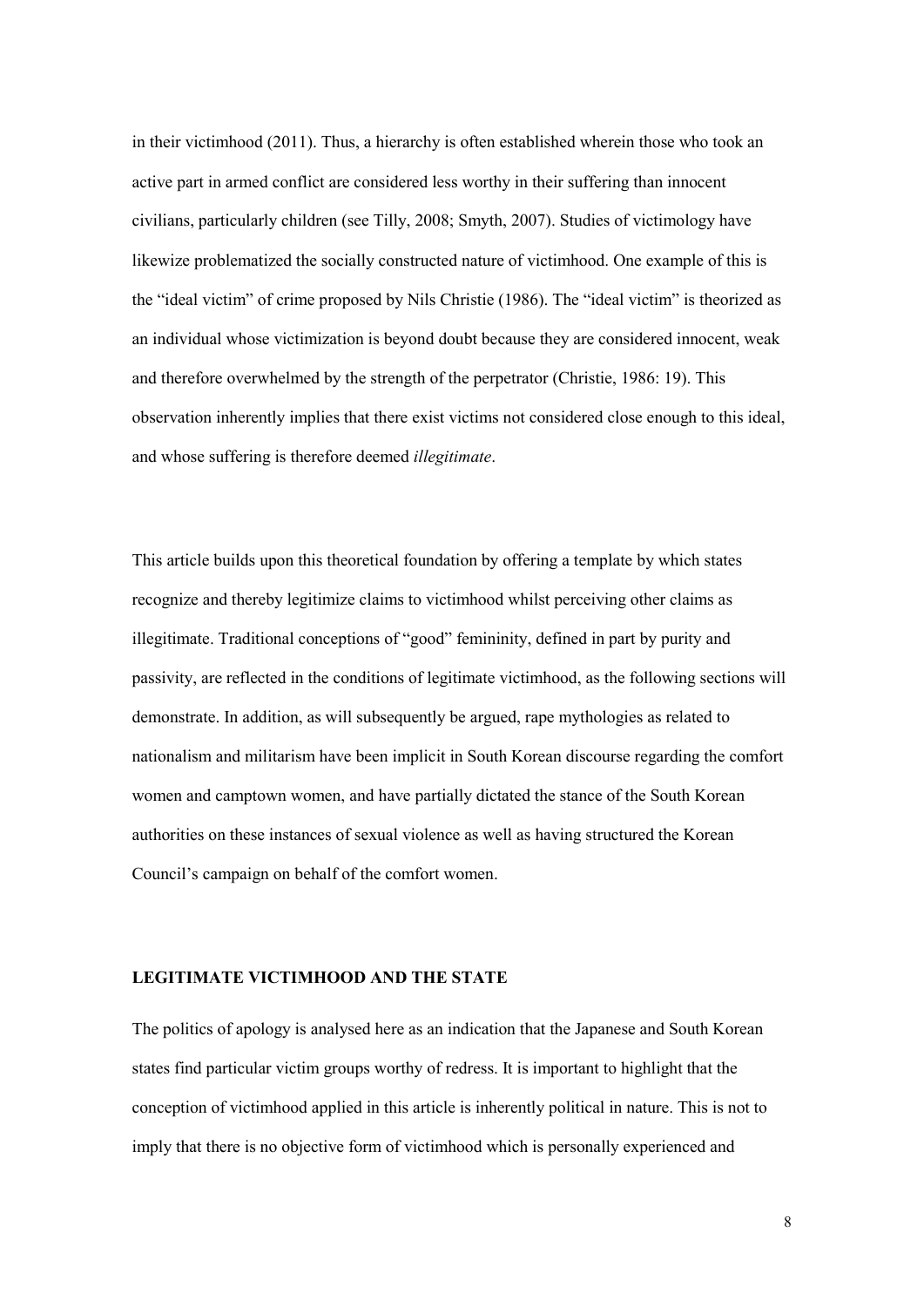ascribed, but this article suggests that for victimhood to have political consequences, it must be recognized by a proportion of society at the least. The delivery of a political apology is a particularly interesting form of recognition because it can serve to demonstrate the geopolitical interests of the state. By proclaiming that particular groups have been victimized by the state in the past, the government subsequently makes their victimhood politically real and publicly validates the group's narrative of injustice (Nobles, 2008); however, the political interests of the state certainly impact upon which groups can be considered legitimate victims. Further, I suggest that gender norms are involved in the process of categorisation inherent in recognising legitimate victims, especially but not only when a society is attempting to deal with the occurrence of militarized sexual violence. The comfort and camptown women cases demonstrate that political apologies can have ambivalent and sometimes problematic consequences for those campaigning for recognition of sexual violence.

Hernan and Chomsky have suggested that the recognition of particular individuals as victims is a highly political process which draws centrally upon state interests (1994). This is particularly the case in a political climate which puts emphasis on victims as autonomous actors (McEvoy and McConnachie, 2012; Karstedt, 2010) and, I would suggest, considers them key to the maintenance of security and human rights worldwide. When this notion is applied to the politics of apology, we can determine that states may recognize victims as legitimate when doing so will serve political interests. Of particular importance here is the rhetorical power states can derive from claiming to represent the interests of political victims and thereby demonstrate humanitarian legitimacy and democratic accountability. The discursive power of apology can also be a particularly important communicative means by which a state actor demonstrates its commitment to the upkeep of human rights norms in the future, as was suggested in the introductory section of this paper. That said, governments are unlikely to recognize and deliver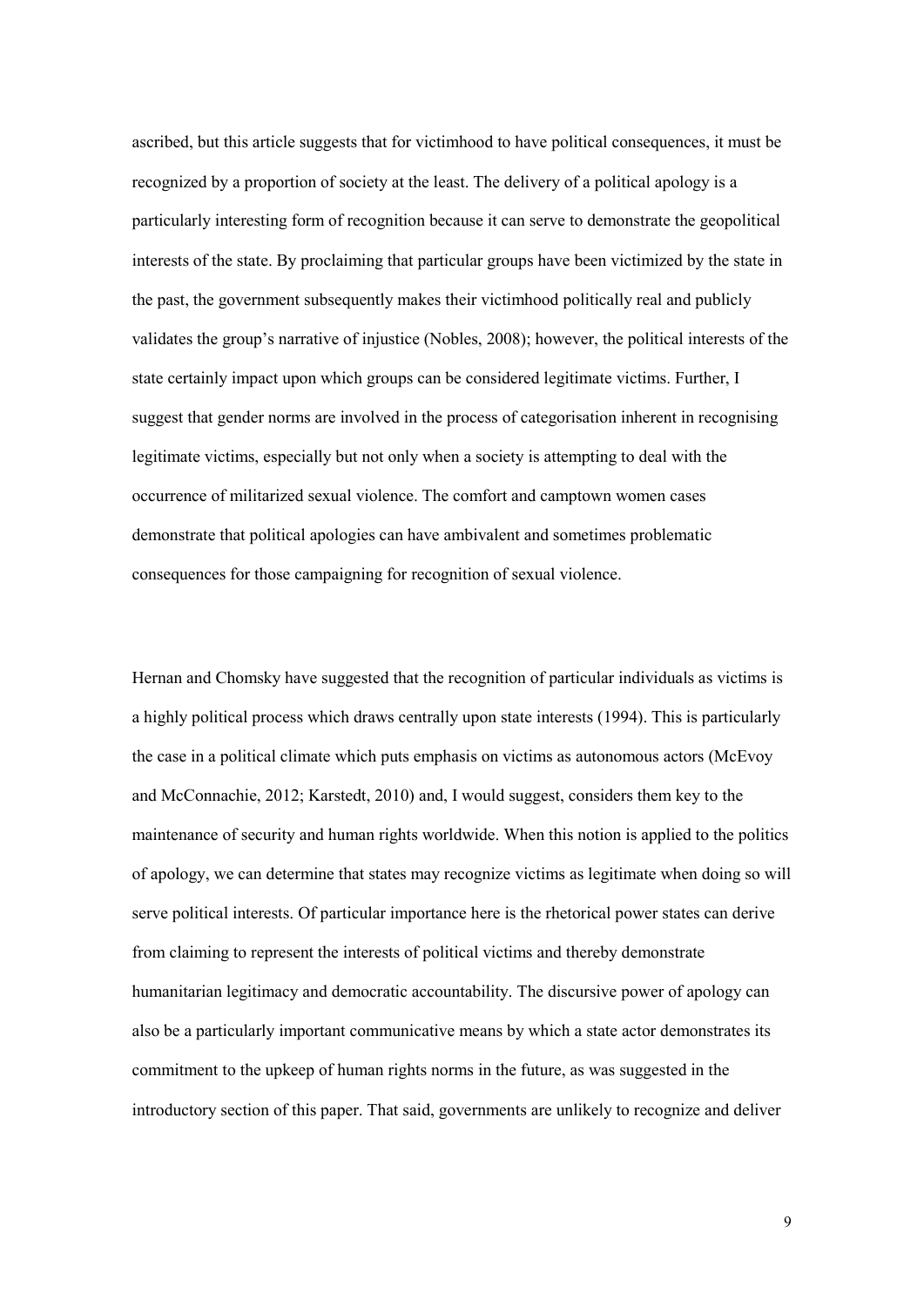apologies to groups of victims when doing so will present a problem for national values, identity and interests (see, for example, Zarakol, 2010).

This article does not only suggest that states make those worthy victims legitimate in their claims through apology but argues that certain groups are made into victims in a more dynamic sense. This label of victim is bestowed through the public recognition of human rights violations perpetrated by state actors. Following this, however, victim groups must actively maintain their status as victims by fulfilling the expectations of their society. My analysis sees victim identity as complex and contradictory with regards to gendered power structures. It is, to some extent, given by authoritative actors such the Japanese and South Korean governments, but is additionally personally ascribed, cultivated and maintained at the campaign group level. Victimhood is not a static identity but evolves in response to the social interactions of others. The discursive competition between comfort women and camptown women campaigns is, I suggest, one of the ways in which their victim identities are socially shaped and maintained.

### **LEGITIMATE VICTIMHOOD AND SOUTH KOREAN NATIONAL INTERESTS**

The last section suggested that legitimate victimhood is predicated partly upon how victim groups fit within the geopolitical interests of their state. Firstly, it is notable that the comfort women campaign received popular and state support within South Korea against Japan in the early 1990s, almost five decades after the end of WWII and the fall of the Japanese Empire. Prior to this period, the comfort women were not discussed as victims of the Japanese colonialism but were seen by South Korean nationalists either as the shameful secrets of the nation or as lying traitors (Ueno, 2004: 69-70; Lee, 2014: 75). Some have credited the democratisation of South Korean society and increasing recognition of both human rights and women's rights in the 1990s as the political background which allowed for the comfort women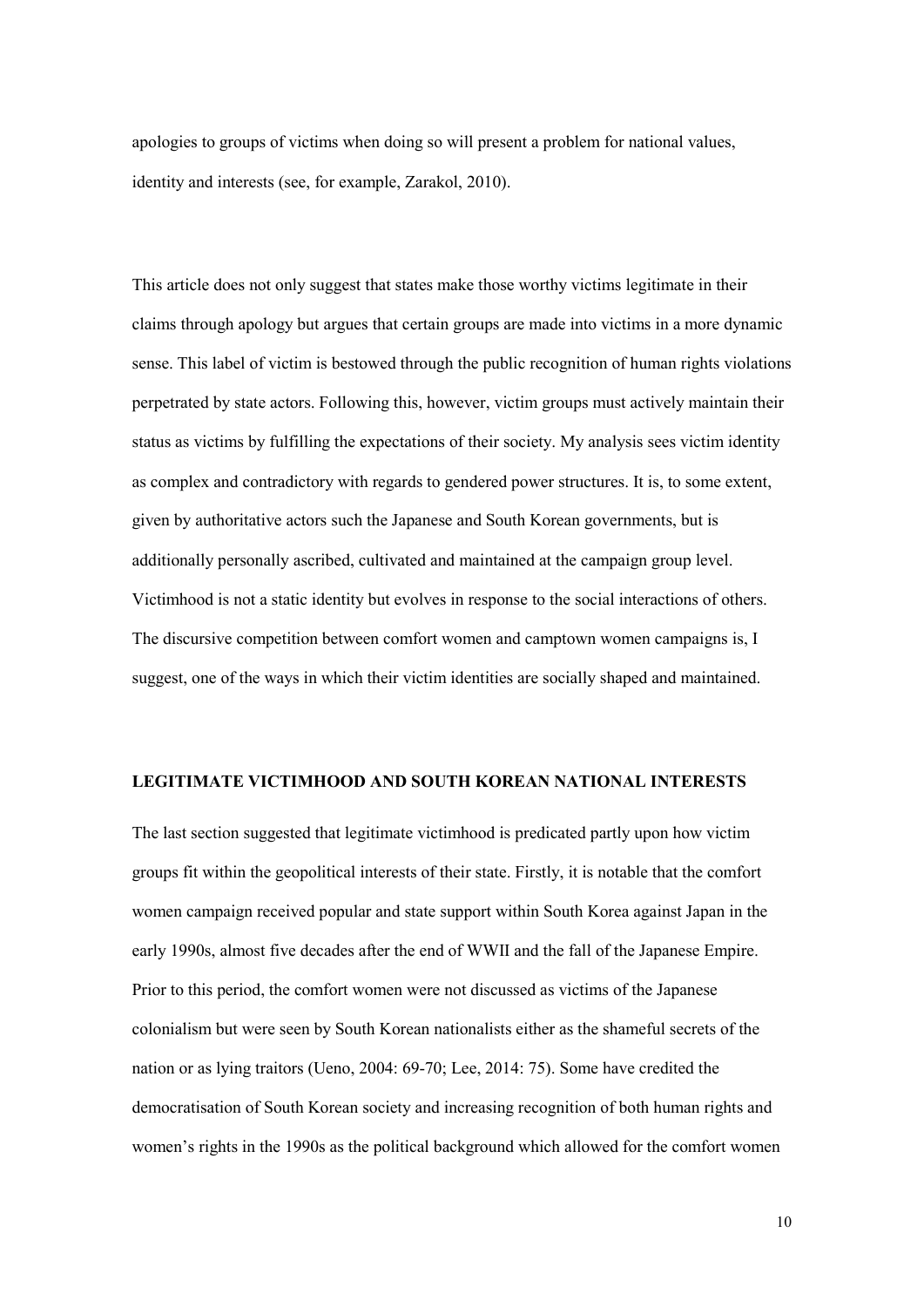to be considered legitimate in their suffering of sexual violence (Ueno, 2004: 71). However, as Lee (2014: 75-6) has pointed out, alongside the political amnesia and nationalist posturing which was occurring in Japan, South Korea remained mired in traditional patriarchal ideals of honour and shame. This made the comfort women symbolic of Korean powerlessness and facilitated a culture which silenced their experiences of the war and rendered them ashamed to return home to their families (Lee, 2014: 75; Kim, 1997: 93). However, a change in discourse in the 1990s allowed the South Korean authorities to subsume the comfort women as legitimate victims coherently within a narrative of collective victimhood and lost national pride against Japan (Varga, 2009: 292-3; Lee, 2014: 75). The Korean Council, in response, embraced the powerful rhetoric of South Korean nationalism, and consequently welcomed widespread public support for the comfort women. Indeed, in the words of the Korean Council, the symbolic and material fight for justice has been waged against Japan "in order to maintain the honour of the survivors and *the pride of the nation*" (cited in Soh 1998; my emphasis). Rape of the nation rhetoric employed by South Korean nationalists allowed the campaign to galvanize anti-Japanese sentiment through the notion that sexual violence perpetrated against them was an allegory of the submission of South Korea to the Japanese empire as a whole. This narrative pointedly left no space for the domestic patriarchal conditions in Korea prior to annexation by Japan and Korean complicity in the comfort system to be questioned or analysed (Enloe, 2000: 86; Soh, 2008) and, implicitly, served to reinforce nationalist rape mythologies. Thus, the South Korean state has supported the comfort women's case against Japan in a way which allows for the masculinity of war and traditional gender norms to go unchallenged and which ultimately serves the geopolitical interests of the South Korean state.

The camptown women have not enjoyed such success in their attempts to gain recognition through state apology; rather, their narrative of victimhood has generally been perceived as illegitimate by the South Korean state. The camptown women have largely not appealed to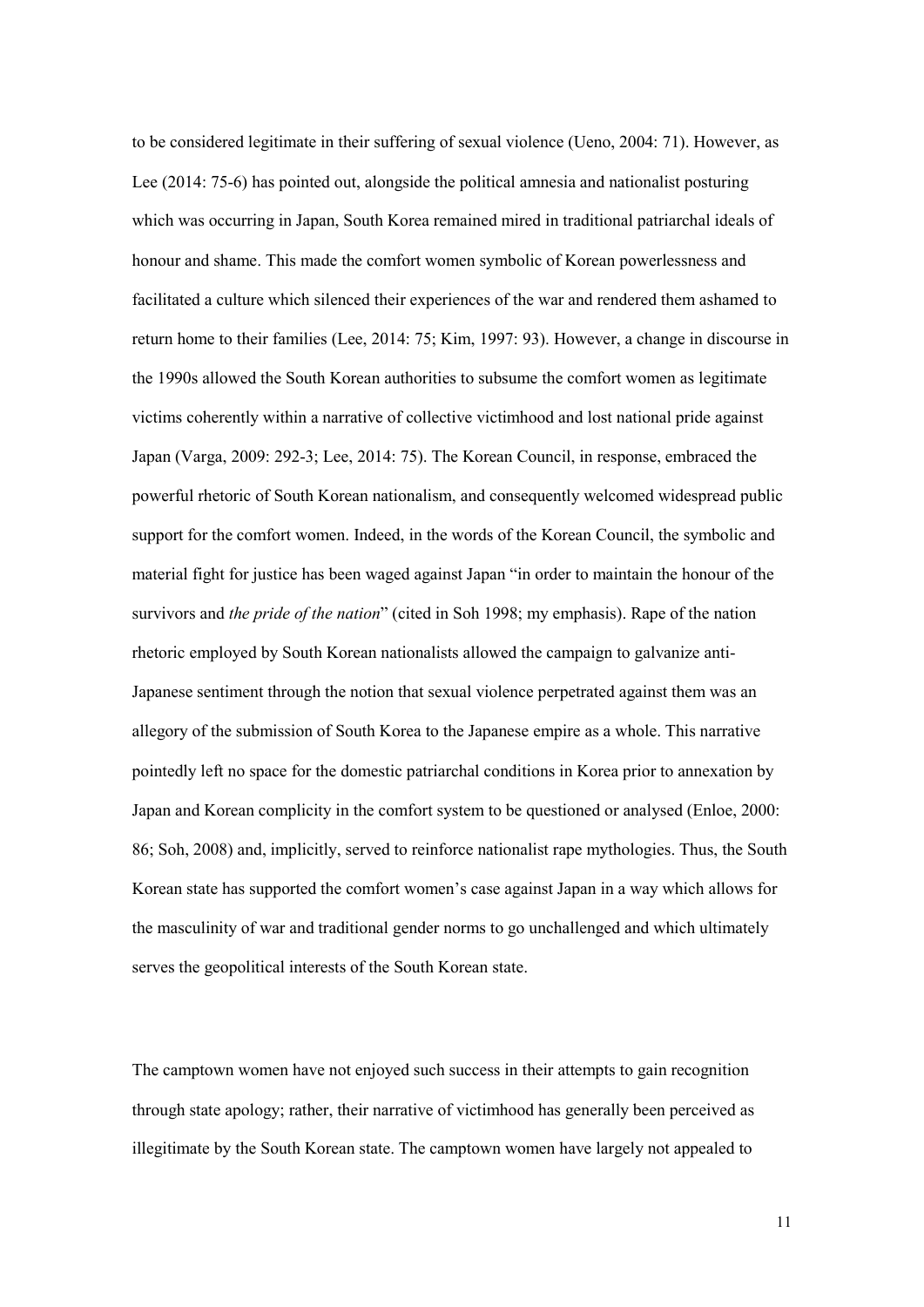nationalist rhetoric in order to gain the support of South Korean authorities and public, despite the fact that they too consider themselves to have been exploited by a foreign military force (Vine, 2015b). South Korean politics regarding US bases is strikingly different to that regarding Japan's colonisation of Korea in the 1930s. The South Korean state and South Korean nationalists consider US military bases to be beneficial and even necessary for the nation's security (Lee, 2007; Moon, 1997; Kim, 2018). For the camptown women, however, such security arrangements have also implicitly involved the sexual servicing of US soldiers. Indeed, Katherine Moon has argued that the South Korean and American states have even explicitly referred to the camptown women as a key part of their military arrangements (1997: 27) and they have even been referred to as "patriotic prostitutes" (Eigenraam, 2018) due to their central role in maintaining South Korean security. Certainly, it can be argued that the South Korean state would benefit from the silence of these women concerning their experiences of rape and abuse at the hands of US soldiers, because a withdrawal of American bases from South Korea would have wide-ranging security implications for the nation. Violence committed against camptown women is therefore at least tacitly sanctioned by their government as a means to encourage US military presence.

# **LEGITIMATE VICTIMHOOD AND GOOD KOREAN FEMININITY**

Five decades after the war, the comfort women were absolved of responsibility for their suffering, and instead emphasis was placed on their role as passive victims who were too young to consent or were forcefully taken from their homes (see Howard, 1995; Korean Council, 1994). Thus, their campaign was legitimized, and the state threw its support behind petitioning for full apology and reparations for the women from Japan. In the process of becoming legitimate victims, however, the comfort women were also absolved of their political agency. Instead of being represented by their state as multifaceted individuals, the comfort women had become mute symbols through which the South Korean state could satisfy its need to rebuild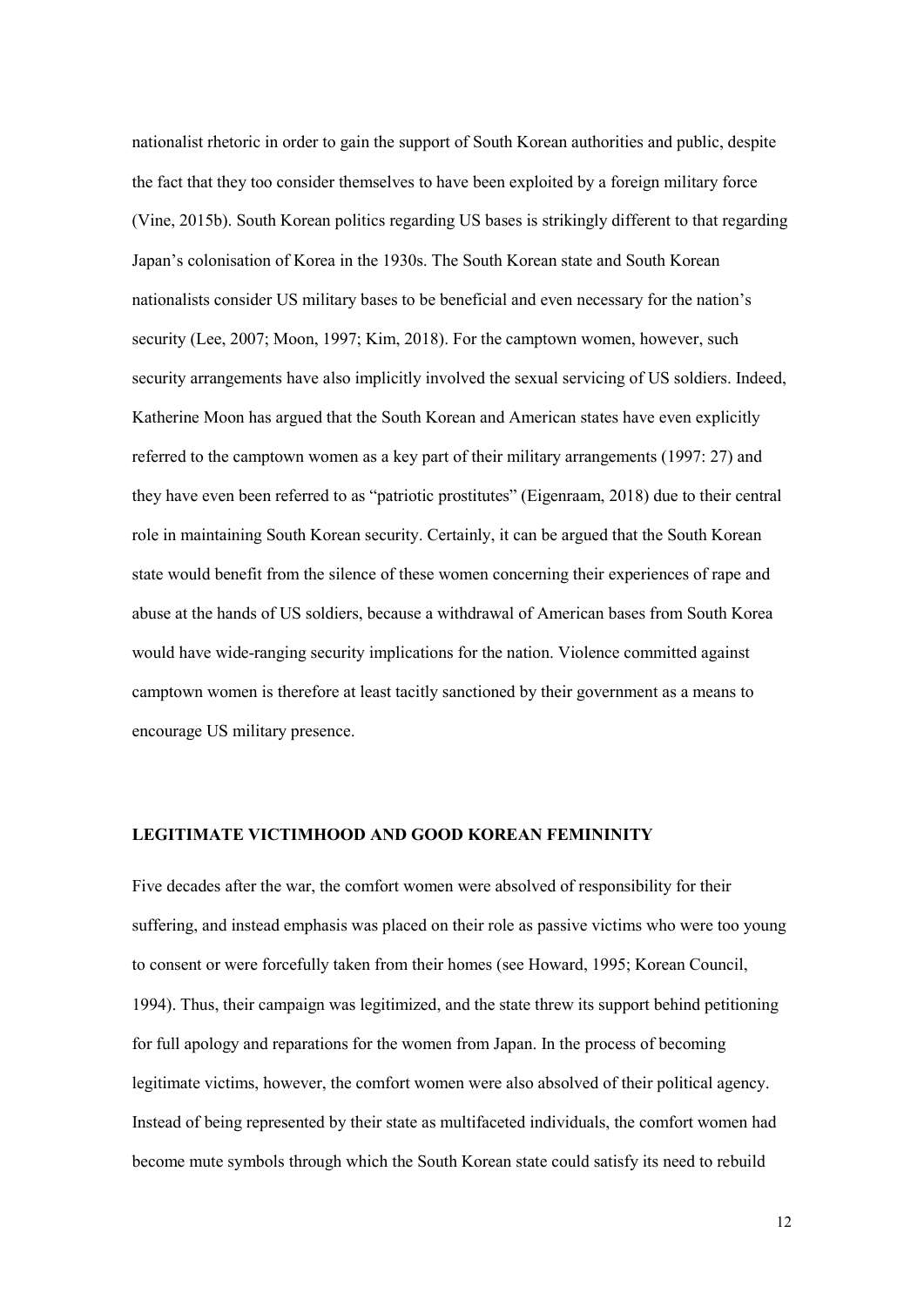nationalist identity after colonisation and galvanize anti-Japanese sentiment domestically (Varga, 2009), as was suggested above. As a state-recognized victim group, the comfort women campaign stressed the innocence and passivity of the victims at the time of their capture, often adhering to simplistic narratives of sexual slavery which denied the victims any demonstration of agency in their testimony (Park, 2000: 204-5). Common accounts which adhere to dominant conceptions of sexual slavery involve the victims emphasising their sexual virginity before being forcibly coerced by Japanese troops (often involving physical violence) into comfort stations. In the introduction to a set of testimonials published by the Korean Council, for example, it is explicitly stated that when Korean women were drafted, under aged girls were preferred by the Japanese authorities; most were unmarried; and it is stressed that "none came from brothels" (Chung, 1995: 18). The narrative of sexual slavery espoused by the comfort women campaign has focused on these particular aspects of the crime. This is not to suggest that many comfort women did not experience sexual violence in this way; however, such archetypal narratives fall within a rape discourse in which women are problematically required to demonstrate their passivity and innocence both at the time of the offence (Randall, 2010: 407-8) and whilst testifying (Lamb, 1999). Additionally, such accounts empower myths which claim that rape is always physically violent and that individuals who challenge gender norms such as prostitutes are not credible rape victims. In this process, the comfort women have additionally been appropriated by the South Korean state as "good" South Korean women. Moral decency and ideal femininity have often been demonstrated by patriarchal societies through women's central roles in their community such as childbearing, the protection as far as possible of their sexual virginity, and cooperation with their nation in times of war, despite often suffering in the process (Sjoberg and Gentry, 2007: 4). The comfort women have cooperated with a narrative which casts them primarily as mothers and grandmothers (and therefore "good women") and which has suggested that their sacrifice can be considered an allegory for what happened to South Korea as a whole under Japanese rule (Varga, 2009; Choi, 1998). Yong See Lee, for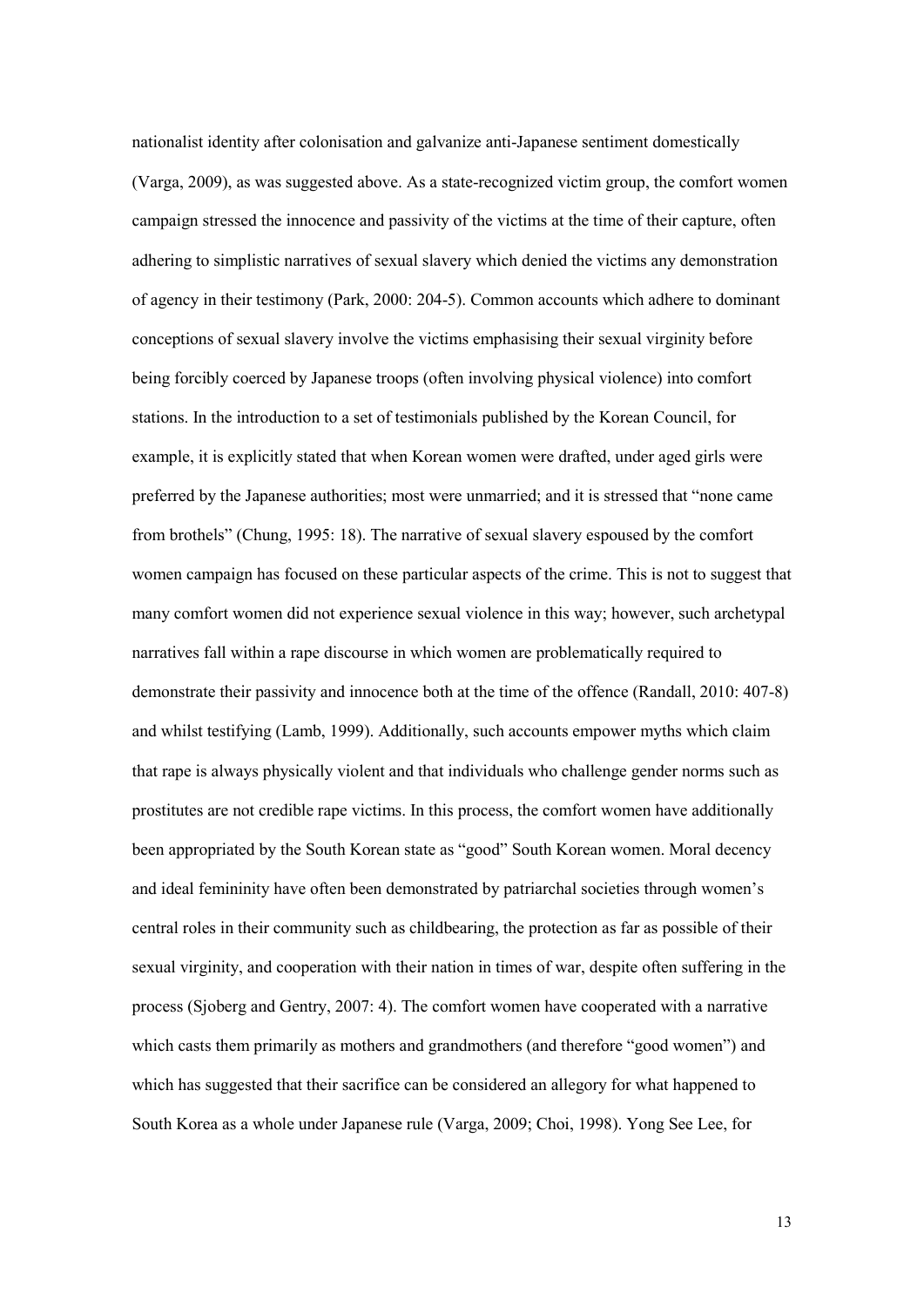example, exclaimed: "I am a proper lady and a daughter of Korea" as justification for her victimhood in an interview about her experience and her search for redress (Constable, 2015).

Contrary to the comfort women's perceived passivity, dominant narratives surrounding camptown women suggest that they willingly entered into prostitution. In contrast to the innocent children taken from their homes as "sex slaves" to service the Japanese, camptown women are perceived as opportunistic individuals who have profited from the presence of American troops in South Korea and are thus viewed with contempt (Zimelis, 2009: 65). Of course, feminists have, however, long problematized such simplistic constructions of coercion and consent. Further, the Seoul High Court recently ruled in the women's favour and suggested that the South Korean state was directly involved in the maintenance of prostitution at US military bases:

"According to official Ministry of Health and Welfare documents, [the state] actively encouraged the women in the military camp towns engage in prostitution to allow foreign troops to 'relax' and 'enjoy sexual services' with them," …"In the process, [the state] operated and managed the military camp towns with the intention or purpose of contributing to maintenance of a military alliance essential for national security by 'promoting and boosting morale' among foreign troops while mobilizing prostitutes for economic goals such as acquisition of foreign currency" (Seoul High Court in Kim, 2018).

The South Korean state, it was concluded by the Court, violated the women's human rights by operating the camptowns, actively encouraging prostititution through "patriotic education" (Kim, 2018) and holding the women illegally in order to treat them for sexually transmitted diseases (Eigenraam, 2018). Indeed, in order to work in camptown businesses at all, women must obtain permits which are granted by the Korea Special Tourist Association, an arm of the

14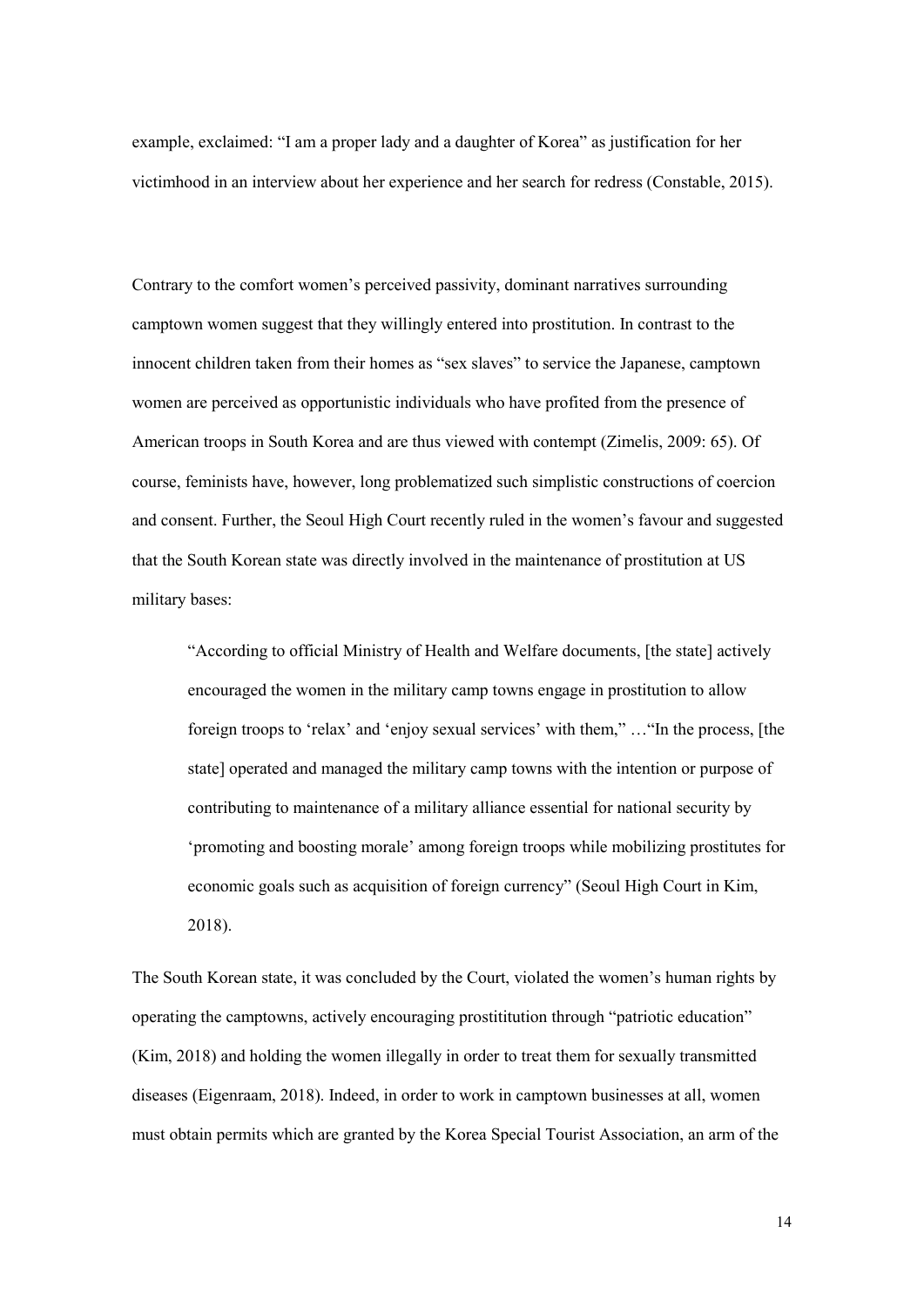Korean Ministry of Transportation (Moon, 1999: 316). The state-run screening of women for sexually transmitted diseases which seems to have taken place in order to protect the health of American troops can certainly be compared to the systems of health-checking which were implemented on a mass-scale in the Japanese Empire (Hyun, 2017; Hein, 1999).

However, the narrative which surrounds the "patriotic prostitutes" (Eigenraam, 2018) suggests that they are "tolerated in order to protect virtuous women from rape" (Cho, 2006: 313). This rationality is also very similar to that which led to the Japanese Imperial comfort stations, created in order to reduce the number of local women arbitrarily raped by Japanese soldiers (Hein, 1999: 338). Indeed, this had famously occurred in Nanjing in 1937 and it caused widespread criticism of the Japanese military at the time (Hein, 1999: 338). In similar logic, the South Korean government had instituted a "hands off Korean women" policy since the end of WWII, a policy from which camptown women were summarily excluded (Vine, 2015b: 164). This is exacerbated by the fact that camptown brothels have become popular hotbeds for human trafficking from other Asian nations. Indeed, estimates show that as few as 10% of camptown prostitutes were South Korean as long ago as 2004 (Lee, 2007: 475). By providing women who are considered readily available for the sexual servicing of American troops, a distinction was created whereby the virtue of "good" South Korean women was secured by sacrificing those who are perceived as impure and undeserving of such state protection (Lee, 2007: 454). Of course, this narrative endorses the assumption that soldiers' sexual needs and urges are simply an inevitable part of warfare and that some women are unavoidable casualties (Brownmiller, 1975: 24-5), a key and powerful rape myth tied to nationalist and militarist agendas. The camptown women have thus been tasked with taking on this sex work which is perceived as both undesirable and necessary for national security (Yuh, 2002: 25; Moon, 1997). The perception that the camptown women do not meet ideals of femininity requires that they cannot be considered legitimate victims of sexual violence, and are therefore unlikely to receive official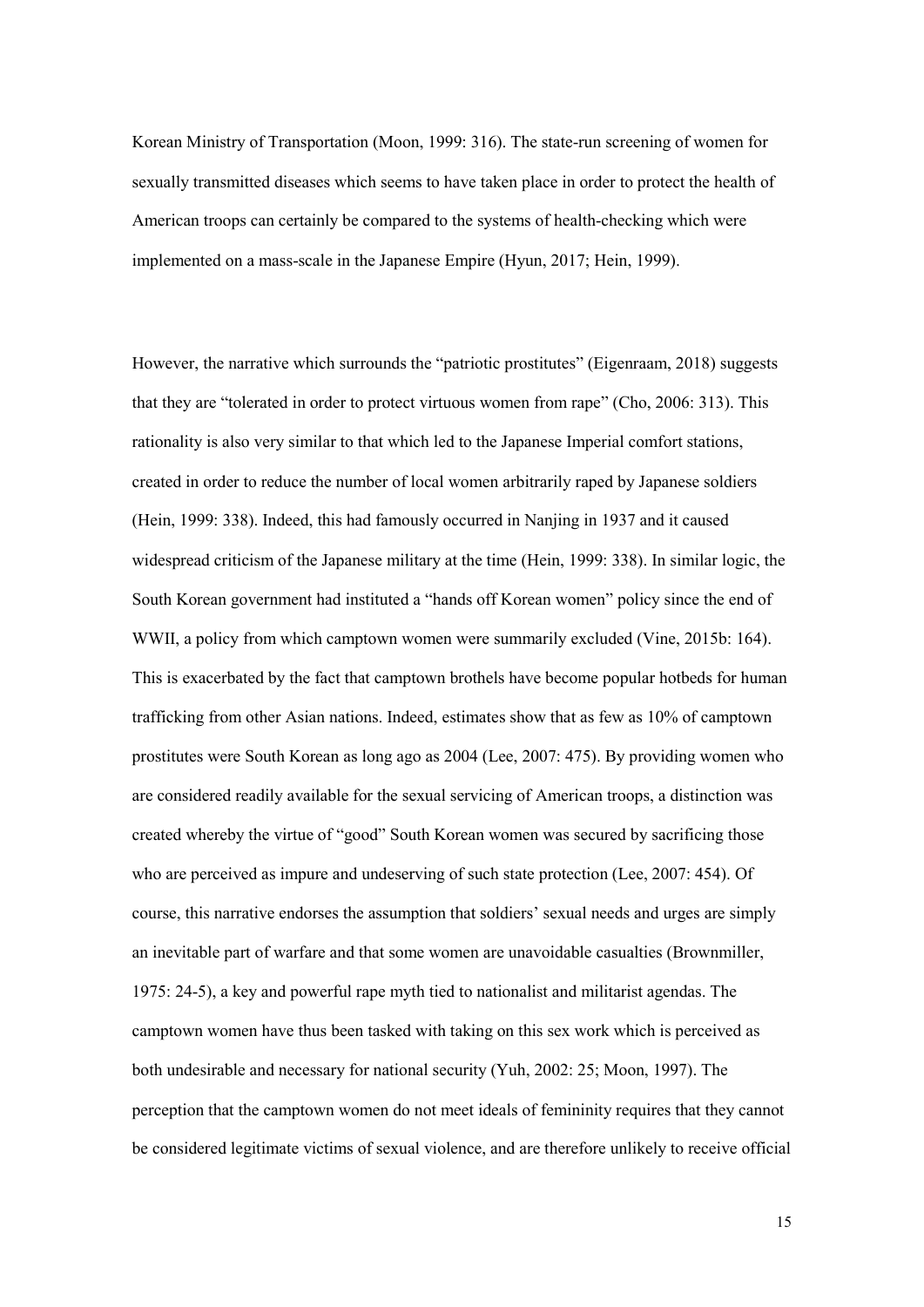recognition through apology. Further, despite court decisions which have to some extent legitimized the victimhood narratives of the camptown women, these developments have gone largely unreported in South Korea (Eigenraam, 2018).

## **COMPETING VICTIMHOODS**

The hierarchical nature of victimhood discourse in these cases has resulted in the camptown women and comfort women competing to prove themselves against one another in gendered terms of innocence and passivity as well as their place within the South Korean national project. This hierarchical structure suggests not that the South Korean state has worked to directly discipline the camptown women and the comfort women, but points to a more implicit process of competition between the groups vying for state recognition which has occurred in accordance with geopolitical interests and dominant notions of "good" femininity and rape mythologies. Competitive victimhood is a result of various political and social constraints faced by victim groups when seeking official recognition and, in this case, is produced by and reinforces dominant conceptions of gender and sexual violence as well as the authority of the South Korean state.

Suzuki (2011) has argued in the context of Taiwan that domestic political factors along with the existence of other, seemingly more pressing, historical issues, have resulted in the Taiwanese comfort women being largely forgotten, despite their attempts to attain redress. He (Suzuki, 2011: 244) argues that this is in part the result of a political situation which forces the comfort women to compete with other victim groups. A similar form of competition can be observed in South Korea; however, this has been structured not only by domestic political issues, but, more importantly, by gendered conceptions of innocence and blame as well as the continued prevalence of rape mythologies in structuring discourse around sexual violence. As I have

16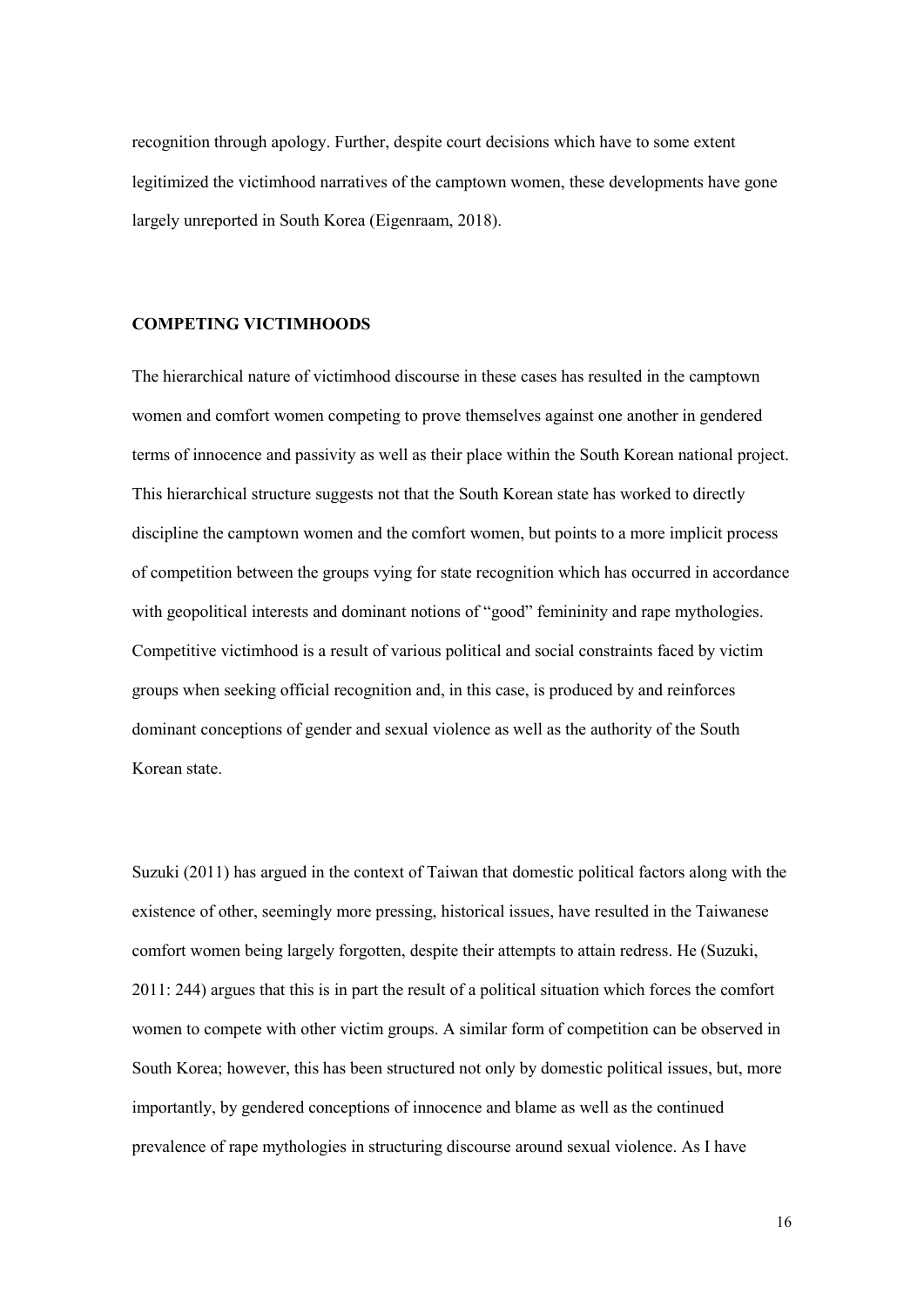suggested, whilst in dominant South Korean discourse the comfort women are considered passive and innocent in their experiences of sexual violence, camptown women are, in contrast, perceived as prostitutes who entered into their chosen profession for monetary gain despite being fully aware of the risks this would involve. Indeed, they have even been described as damaged women or "Western whores" (Lee, 2011: 36; Moon, 1997: 129; Moon, 1998: 312). By bestowing full agency upon the women of camptown Korea, they are summarily denied legitimate victim status. Not only does this simplistic binary serve to reify an almost unattainable notion of "pure" victimhood (Meyers, 2011), but it reduces understandings of the exploitation of women which so often occurs around military bases to basic misconceptions of coercion and consent. Rather than conceiving of sexual violence as a structurally-determined continuum and problematizing the "militarisation of women's lives" (Enloe, 2000), the denial of camptown women as legitimate victims re-enforces purity and innocence as essential conditions of "good" Korean womanhood (Choi, 1998: 28) and empowers South Korean nationalism.

Of particular interest to this article is the Korean Council's cooperation with these problematic hegemonic narratives. The comfort women and camptown women campaigns originally set out in cooperation as part of a larger Asian women's human rights movement in opposition to sexual violence against women (Moon, 1999: 311). Indeed, feminist campaigns against sexual exploitation of women relating to both military bases and tourism had existed in Korea since the 1970s (Watanabe, 1995: 502). The comfort women campaign, having emerged slightly later, joined this existing movement, and gained public attention at a conference organized by the Korean Church Women United on sex tourism in 1988 (Varga, 2009: 290) which was held "to challenge traditional conceptions of women's chastity and the socioeconomic conditions that foster the sexual abuse of women's bodies and labor" (Moon, 1999: 311-12). However, as the Korean Council began to receive wider attention both domestically and internationally than that of groups such as Durebang, these organisations separated their campaigns (Moon, 1998: 167).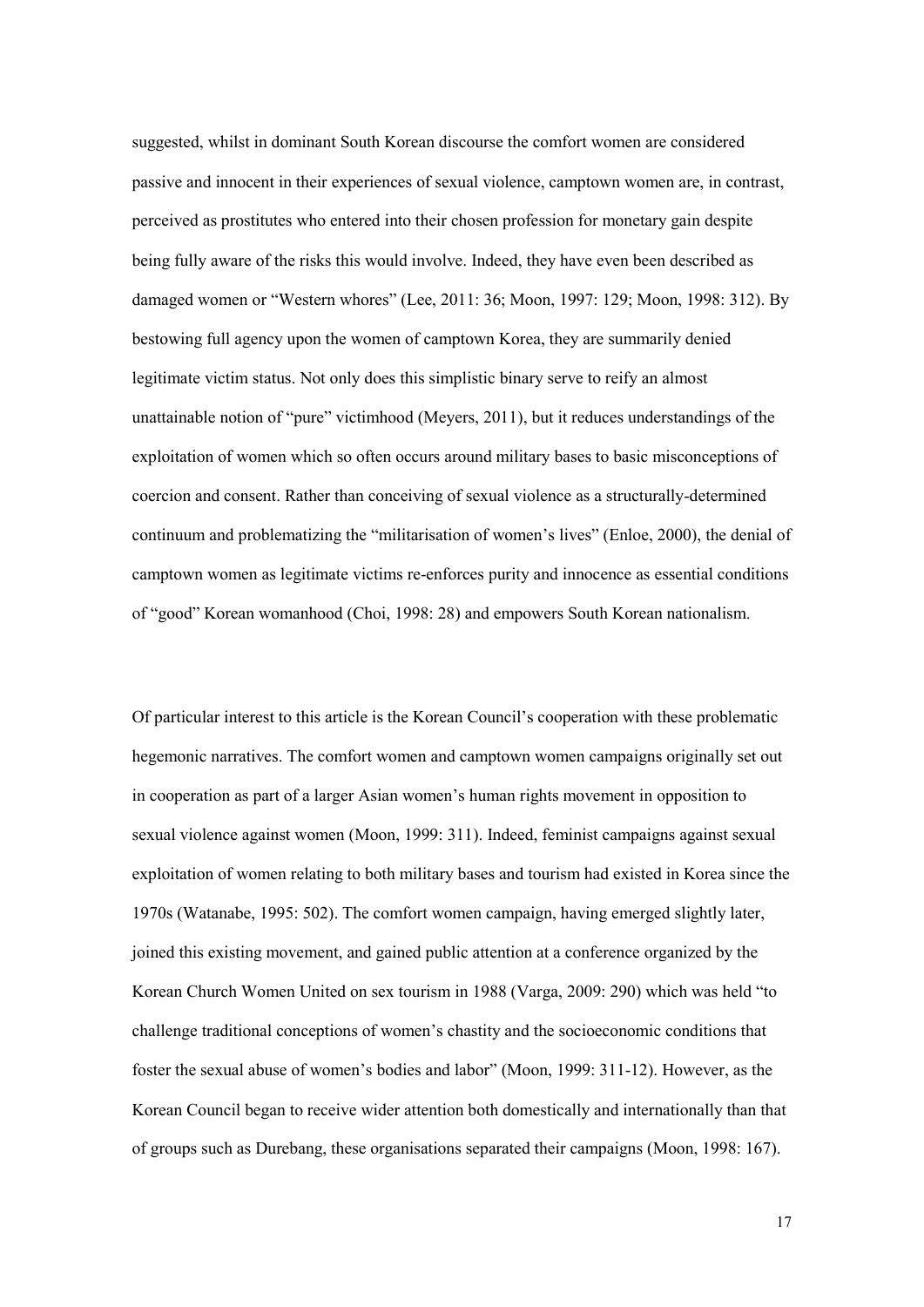The Korean Council began to embrace patriarchal notions of purity and innocence (Varga, 2009; Park, 2000) and compared the comfort women to the camptown women in agency (Moon, 2007: 143). This primarily involved stressing that: "these women were minors and virgins from the rural areas, [and therefore] there is no doubt that they were forced into prostitution against their will" (Korean Council, 1994). The fact that the comfort women have been required to demonstrate their virginity and lack of agency in order to be recognized as legitimate victims of sexual violence reinforces the notion that other women are implicated and at fault for their ordeals (Kimura, 2016: 207). Whilst the competition between campaigns resulted in the recognition of comfort women as legitimate in their victimhood by the South Korean government along with a promise of redress from the Japanese state (see MOFAJ, 2015), this result has failed to challenge the rape myths which so often allow for women to be sexually exploited by military actors. It has additionally failed to highlight the problematic South Korean role in both cases of sexual violence (Soh, 2008; Varga, 2009). Indeed, conditions in Korea prior to colonisation by Japan served to facilitate the establishment of comfort stations because Korean women were so often impoverished and therefore willing to believe the false promises of well-paid jobs in Japan offered by middle men, many of whom were in fact Korean (Kim, 2016; Soh, 2008; Dudden, 2001: 599; Enloe, 2000: 86). In the case of camptown women, the South Korean government has failed to problematize the prostitution and violence which has accompanied US military bases in South Korea as a hangover from Japanese colonialism since the end of WWII (Lee, 2017).

Enloe has argued that feminists are often left to make the difficult choice between engaging in campaigns which criticize the nationalist agenda, and therefore do not gain public sympathy, or aligning with certain factions of the nationalist movement which will garner widespread support (2000: 59). In the cases observed in this paper, the Korean Council, by aligning with the South Korean nationalist agenda, have become entrenched in a politics of competition over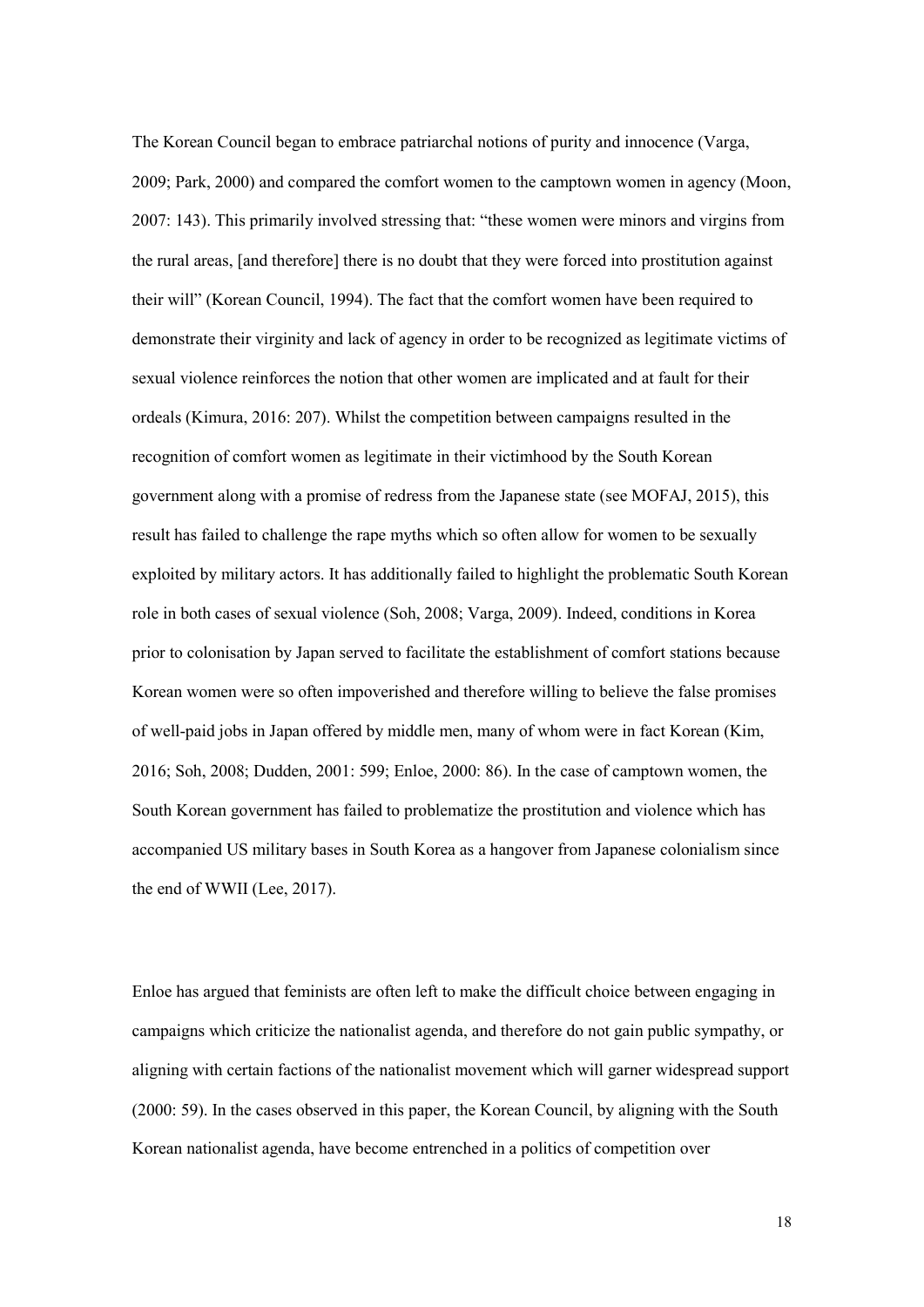victimhood, a battle which has allowed for the contemporary militarisation and sexualisation of particular women within South Korea to go largely unchallenged. The language with which the comfort women describe their place in South Korean society is therefore often highly gendered and nationalist. This campaign for apology, therefore, has not been used to challenge patriarchal assumptions which require women to protect and guard their sexual virtue as a symbol of the honour of the nation – rather, these assumptions have been reinforced. Similarly, whilst each of these cases of sexual exploitation and violence may have specific implications, rape myths such as the apparently natural sexual needs of male soldiers, the association of rape with extreme physical violence and requirements of innocence and passivity are common to both and remain intact. By aligning with nationalists in Korea, the comfort women issue has also become a symbol with which the South Korean authorities can further its own political agenda against Japan. Finally, the South Korean government has been afforded powerful authority by its action on behalf of the comfort women, which to some extent has been used in order to remain silent with regards to exploitation of women in camptowns.

Although the comfort women have achieved recognition both within South Korea and internationally and have therefore received several apologies from Japan, it might be argued that they have not achieved genuine gendered justice. Apologies, when addressing structural gendered violence, do not have the power to make meaningful changes unless the state actor can be challenged on its most basic assumptions regarding women's place in society. In the examples explored in this paper, however, the comfort women campaign has been used to reinforce rape myths which have structured public discourse on sexual violence and excluded the experiences of some women. This has allowed for the camptown women to be easily dismissed by South Korean authorities, and South Korean society to some extent, as illegitimate victims.

19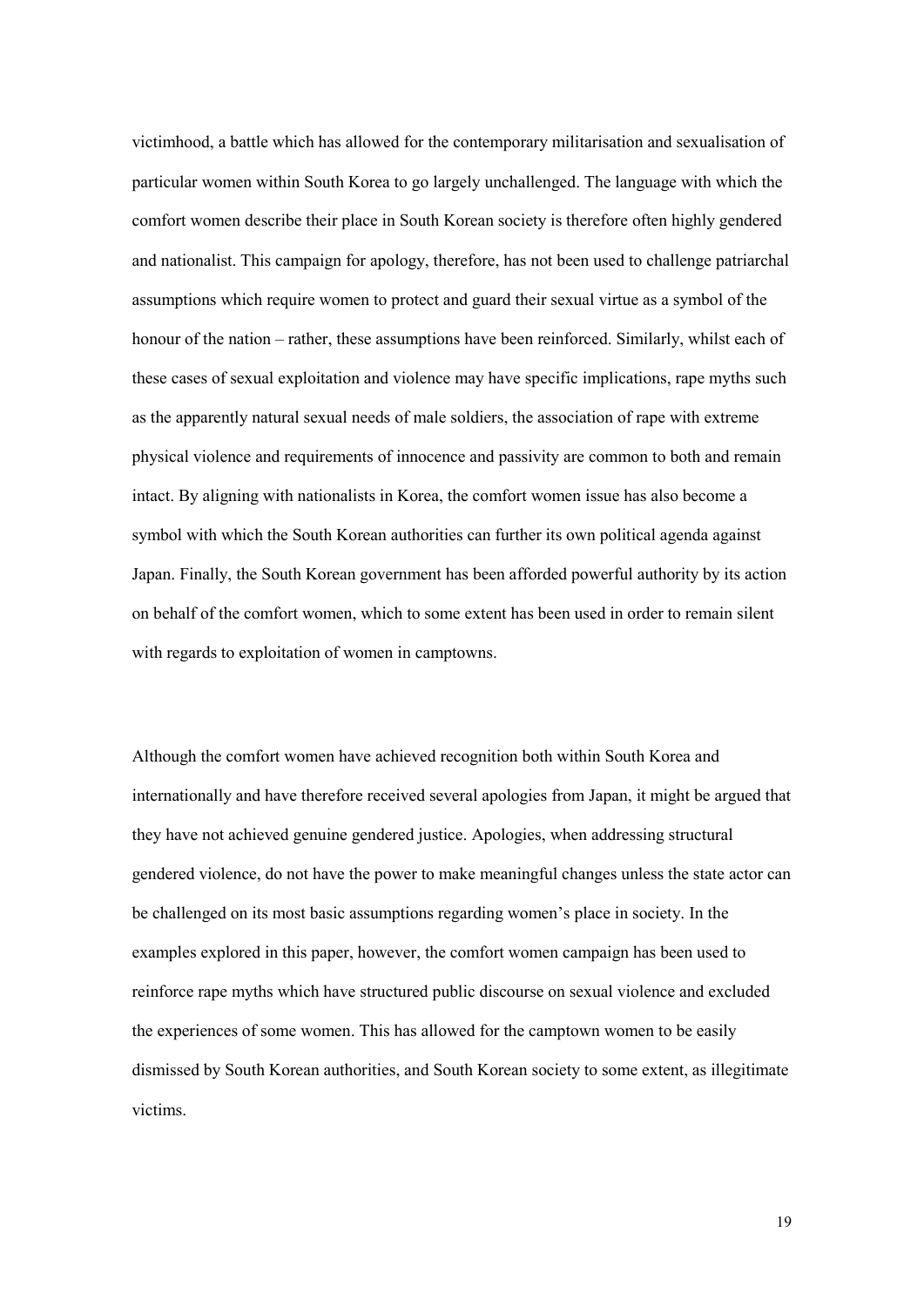### **CONCLUDING REMARKS AND IMPLICATIONS**

This article has suggested an analytical framework to interrogate the political process of state recognition of victim groups through political apology in the South Korean context. The cases examined in this article suggest that recognition through the politics of apology has been predicated upon the geopolitical interests of the South Korean state. Relatedly and more importantly for this article, however, recognition of the comfort women over the camptown women in South Korea has been mediated by dominant notions of rape mythology. Following these two related instances of sexual violence, this article has suggested that victims have been required to adhere to acceptable norms of femininity and passive suffering which exist alongside prevalent rape mythologies. Thus, the comfort women have received national and international attention partly because the Korean Council has situated the comfort women within hegemonic conceptions of nationalism and colonial domination which have been utilized by the South Korean state to further its geopolitical interests. The camptown women have not been able to receive national recognition through apology from their own state in part because they are seen as agentive in their suffering and therefore illegitimate victims. Implicated in this process is competition between various victim groups as they vie for state recognition. In the South Korean case, this has been particularly pronounced because the comfort women campaign, led primarily by the Korean Council, has actually utilized dominant conceptions of victimhood and gender within the South Korean national context in order to demonstrate that the victims of the comfort system are more passive and innocent, and therefore more deserving of state recognition than others, including the camptown women. The very structuring of the Korean Council's campaign over time through comparison with and distancing from other women's rights organisations such as Durebang is particularly revealing because it suggests that the gendered discourse of victimhood is not only maintained by powerful actors such as the South Korean authorities, but can also be reinforced at the level of victim support organizations. Victimhood, therefore, is a dynamic form of political identity which is continually negotiated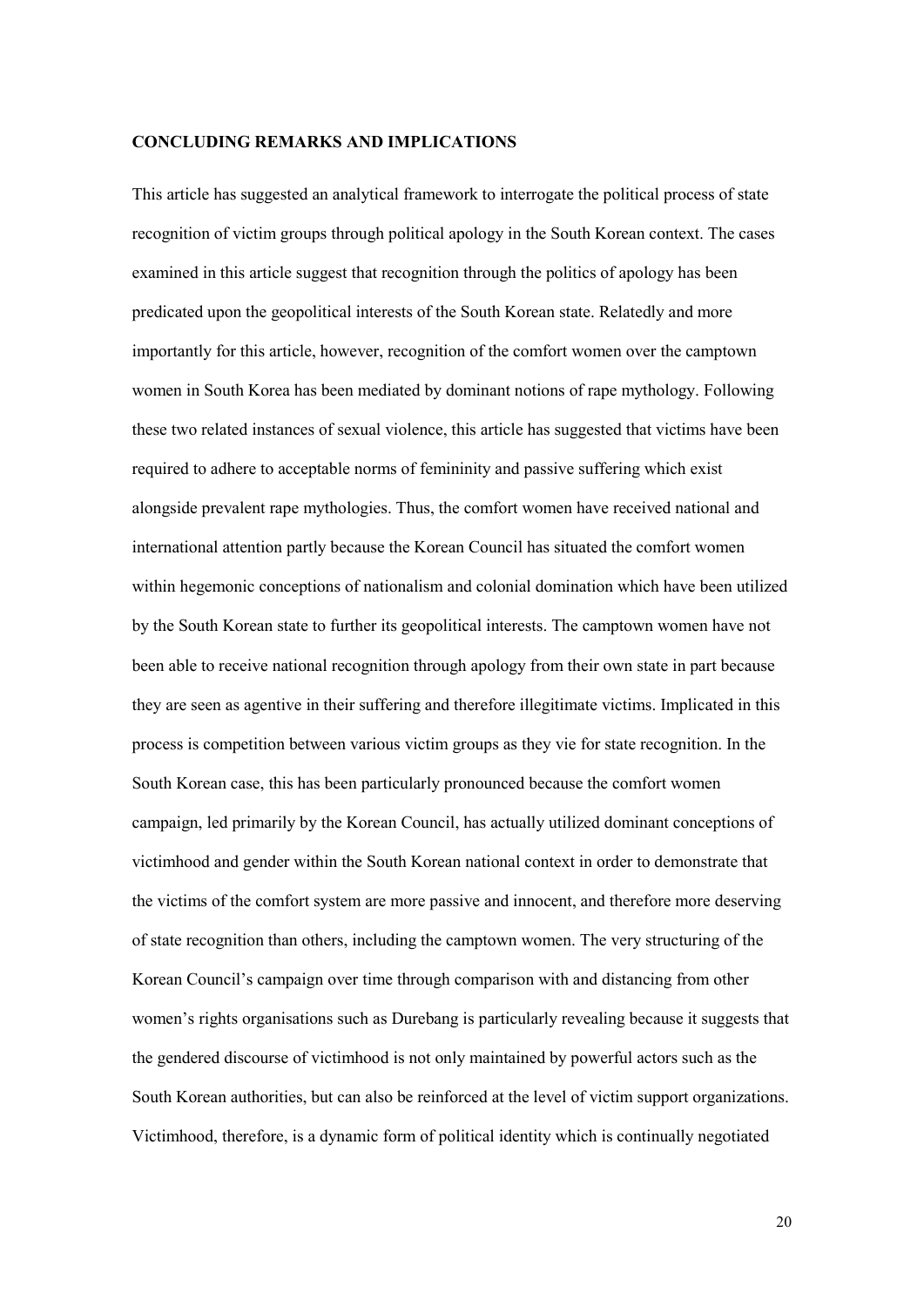both by powerful institutions through practices such as apology as well as victims themselves and the organisations representing their interests. In addition, the analysis in this article suggests that political apology, as a form of redress for gendered violence, is impoverished in patriarchal societies which continue to function through the reproduction of misconceptions regarding sexual violence and rape. The politics of apology for the camptown women and the comfort women has had ambivalent consequences for their political agency because it offers official recognition of their narratives of injustice whilst simultaneously reinforcing simplistic and regressive victim-agent binaries which are all the more consequential in the wake of sexual violence.

This article has furthered feminist work on victimhood and its impact on gender roles through an analysis of campaigns to receive state apology for sexual violence. Also building upon work on victimhood within political apology and transitional justice, this article argued that gender is deeply implicated in the politics of victimhood and state redress offered to the comfort women and camptown women. More broadly, this analysis speaks crucially to gender and the maintenance of masculine narrative authority and prescribes a previously underappreciated means by which gendered hierarchies are maintained indirectly by powerful political forces as well as by individuals and groups themselves. This furthers the notion that gendered identities are self-reflexive in nature, and are therefore open to contestation, resistance and transformation. There is certainly scope for future scholarship to interrogate the ways in which gender is implicated in claims for state redress which do not involve sexual violence, perhaps in intersection with other structures such as race, class and sexuality.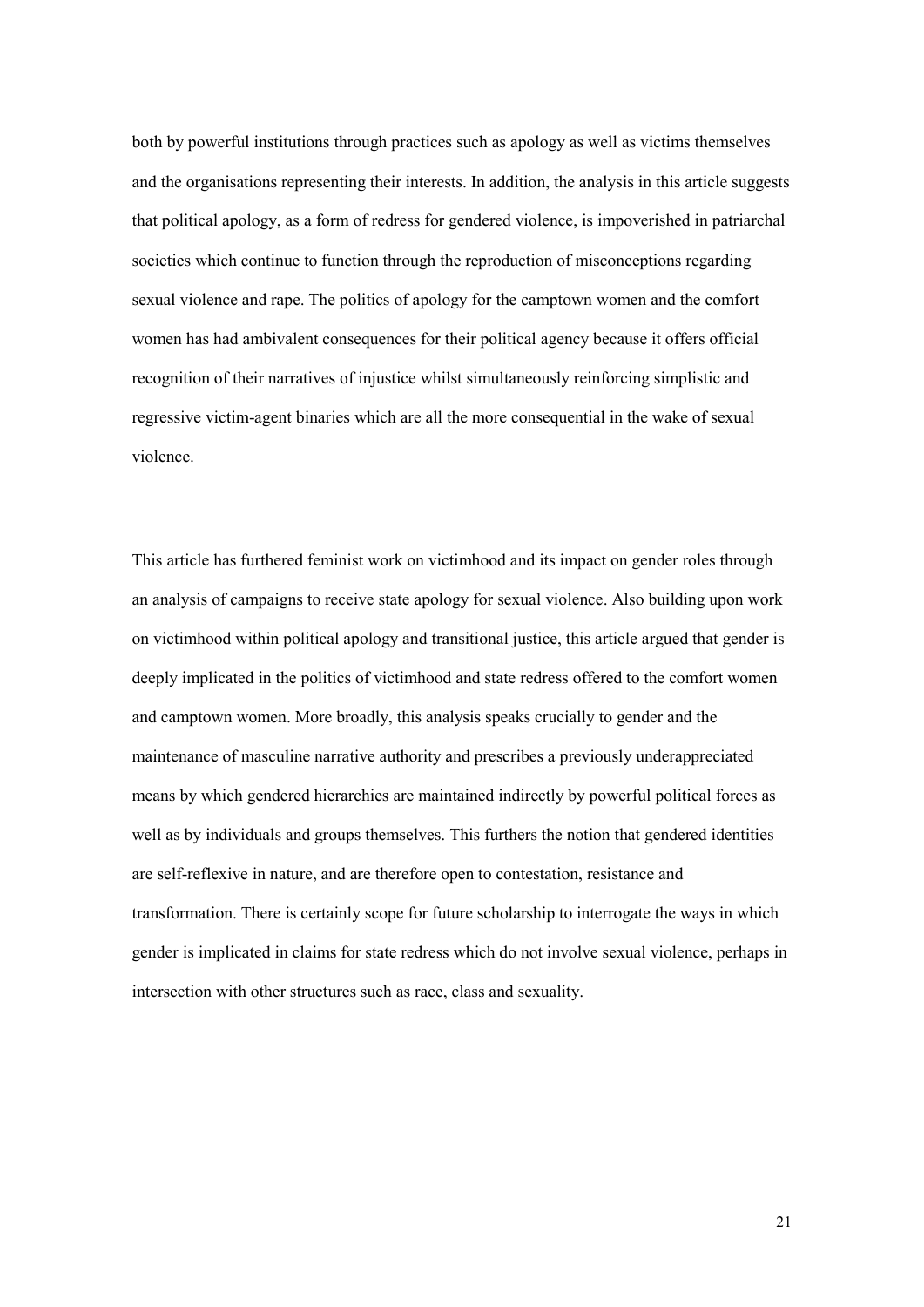<span id="page-21-1"></span>iiNegotiations between Japan and Korea are still ongoing on this matter and the comfort women themselves seem to have largely rejected Japan's statement of apology, having not been consulted on the terms. The South Korean government has recently committed to re-negotiating with Japan (see Osaki, 2018).

<span id="page-21-2"></span>iii It should be noted that male prostitutes certainly exist in camptown Korea, but that it is beyond the scope of this article to enquire further on this. Schober (2014), for instance, provides some much-needed insight on camptowns and masculinity.

### Acknowledgements

**.** 

I would like to thank two anonymous reviewers and Tom Bentley for perceptive comments which have greatly improved this article. Thanks to Saerom Han for her help with media sources and to Ritu Vij for her continued support of my work.

<span id="page-21-0"></span><sup>i</sup> The terms 'comfort women' and 'camptown women' are inherently problematic for several reasons. First, as demonstrated by Yuh (2002), not all camptown women are prostitutes. In addition, the terminology used to refer to both camptown and comfort women is euphemistic and firstly obscures and sanitizes the realities of sexual violence and secondly, operates to conceal underlying debates around the levels of both agency and force involved. The terminologies themselves are therefore indicative of the very regimes of victimhood and state complicity examined throughout this article. Thanks to an anonymous reviewer for this insightful point.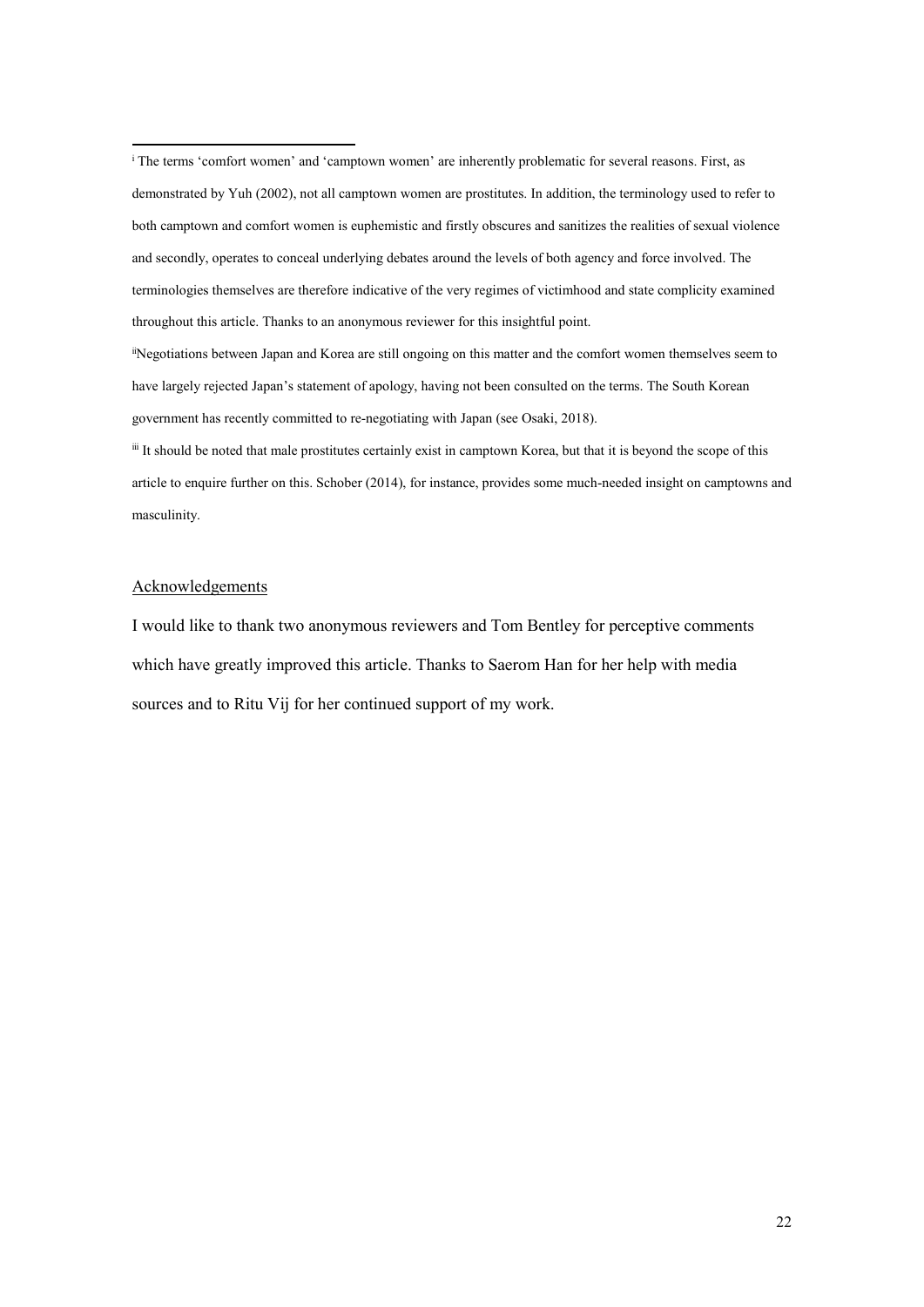### **REFERENCES**

Barkan, E. and Karn, A. 2006. 'Group Apology as an Ethical Imperative', 3-32 in Barkan, E. and Karn, A. *Taking Wrongs Seriously: Apologies and Reconciliation.* Stanford: Stanford University Press.

Bentley, T. 2016. *Empires of Remorse: Narrative, Postcolonialism and Apologies for Colonial Atrocities.* London: Routledge.

Brooks, R.L. 1999. 'The Age of Apology', 3-12 in Brooks, R.L. (ed.) *When Sorry Isn't Enough: The Controversy Over Apologies and Reparations for Human Injustice,* New York and London: New York University Press.

Brownmiller, S. 1975. *Against Our Will: Men, Women and Rape.* New York: Bantam Books.

Bumiller, K. 2008. *In an Abusive State: How Neo-liberalism appropriated the Feminist Movement against Sexual Violenc*e. Durham, NC: Duke University Press.

Buss, D. E. 2009. 'Rethinking "Rape as a Weapon of War", *Feminist Legal Studies,* 17: 145- 163, DOI 10.1007/s10691-009-9118-5.

Cheng, S. 2005. 'Popularising Purity: Gender, Sexuality and Nationalism in HIV/AIDS Prevention for South Korean Youths', *Asia Pacific Viewpoint,* 46(1): 7-20.

Cho, G.M. 2006. 'Diaspora of Camptown: The Forgotten War's Monstrous Family', *Women's Studies Quarterly*, 34(1/2): 309-331.

Choe, S. 2009. 'Ex-Prostitutes Say South Korea and U.S. Enabled Sex Trade Near Bases', *The New York Times:*

<https://www.nytimes.com/2009/01/08/world/asia/08korea.html> (accessed September 8 2018).

Choi, C. 1998. 'Nationalism and Construction of Gender in Korea', 9-32 in Kim, E.H. and Choi, C. eds. *Dangerous Women: Gender and Korean Nationalism.* New York: Routledge.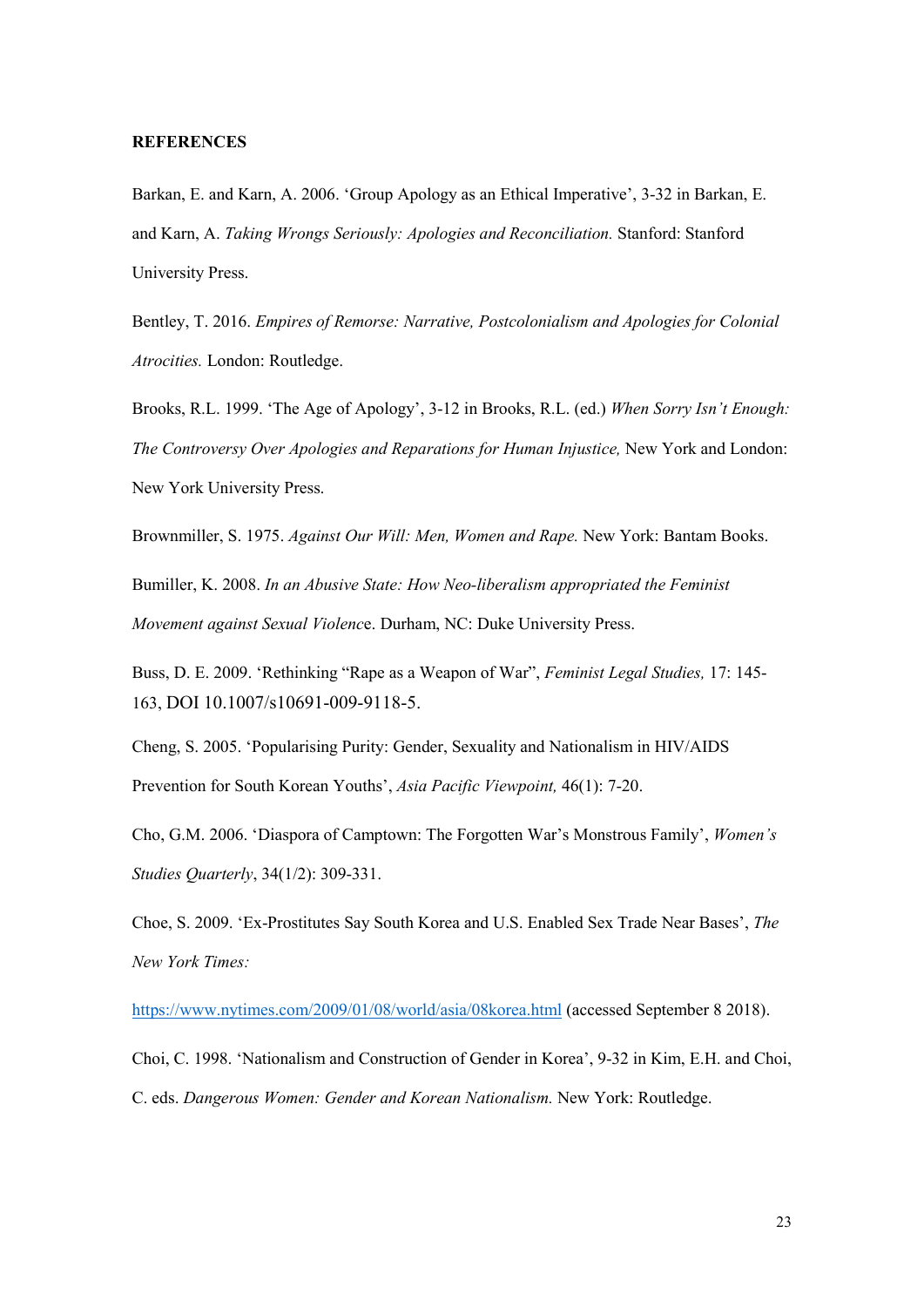Choi, H. 2018. 'Moon, Abe Confirm Differences on Comfort Women, NK in Summit', *The Korea Herald:*

<http://www.koreaherald.com/view.php?ud=20180209000904> (accessed 12 February 2018).

Chung, C. S. 1995. 'Korean Women Drafted for Military Sexual Slavery by Japan', 11-30 in Howard, K. ed. *True Stories of the Comfort Women*. London: Cassell.

Constable, P. 2015. '70 Years Later, a Korean "Comfort Woman" Demands Apology from Japan', *The Washington Post:*

[https://www.washingtonpost.com/local/70-years-later-a-korean-comfort-woman-demands](https://www.washingtonpost.com/local/70-years-later-a-korean-comfort-woman-demands-apology-from-japan/2015/04/22/d1cf8794-e7ab-11e4-9767-6276fc9b0ada_story.html?utm_term=.57ae065dc2d7)[apology-from-japan/2015/04/22/d1cf8794-e7ab-11e4-9767-](https://www.washingtonpost.com/local/70-years-later-a-korean-comfort-woman-demands-apology-from-japan/2015/04/22/d1cf8794-e7ab-11e4-9767-6276fc9b0ada_story.html?utm_term=.57ae065dc2d7)

[6276fc9b0ada\\_story.html?utm\\_term=.57ae065dc2d7](https://www.washingtonpost.com/local/70-years-later-a-korean-comfort-woman-demands-apology-from-japan/2015/04/22/d1cf8794-e7ab-11e4-9767-6276fc9b0ada_story.html?utm_term=.57ae065dc2d7) (accessed 12 February 2017).

Dudden, A. 2008. *Troubled Apologies Among Japan, Korea and the United States*. New York: Columbia University Press.

Dudden, A. 2001. '"We Came to Tell the Truth": Reflections on the Tokyo Women's Tribunal', *Critical Asian Studies,* 33(4): 591-602.

Eigenraam, A. 2018. 'Korea's "Patriotic Prostitutes" for US Soldiers get Justice at Last', *Asia Times:*

<http://www.atimes.com/article/koreas-patriotic-prostitutes-us-soldiers-get-justice-last/> (accessed 22 May 2018).

Enloe, C. 2000. *Maneuvers: The International Politics of Militarizing Women's Lives*. Berkeley: University of California Press.

Eriksen, T.H. 2017. 'Sex, Violence and Nationalism', *Ethnic and Racial Studies,* 40(9): 1438- 1449. DOI: 10.1080/01419870.2017.1300293.

Gibney, M., Howard-Hassman, R., Coicaud, J-M. and Steiner, N. (eds.) 2008. *The Age of Apology: Facing Up to the Past.* Philadelphia: University of Pennsylvania Press.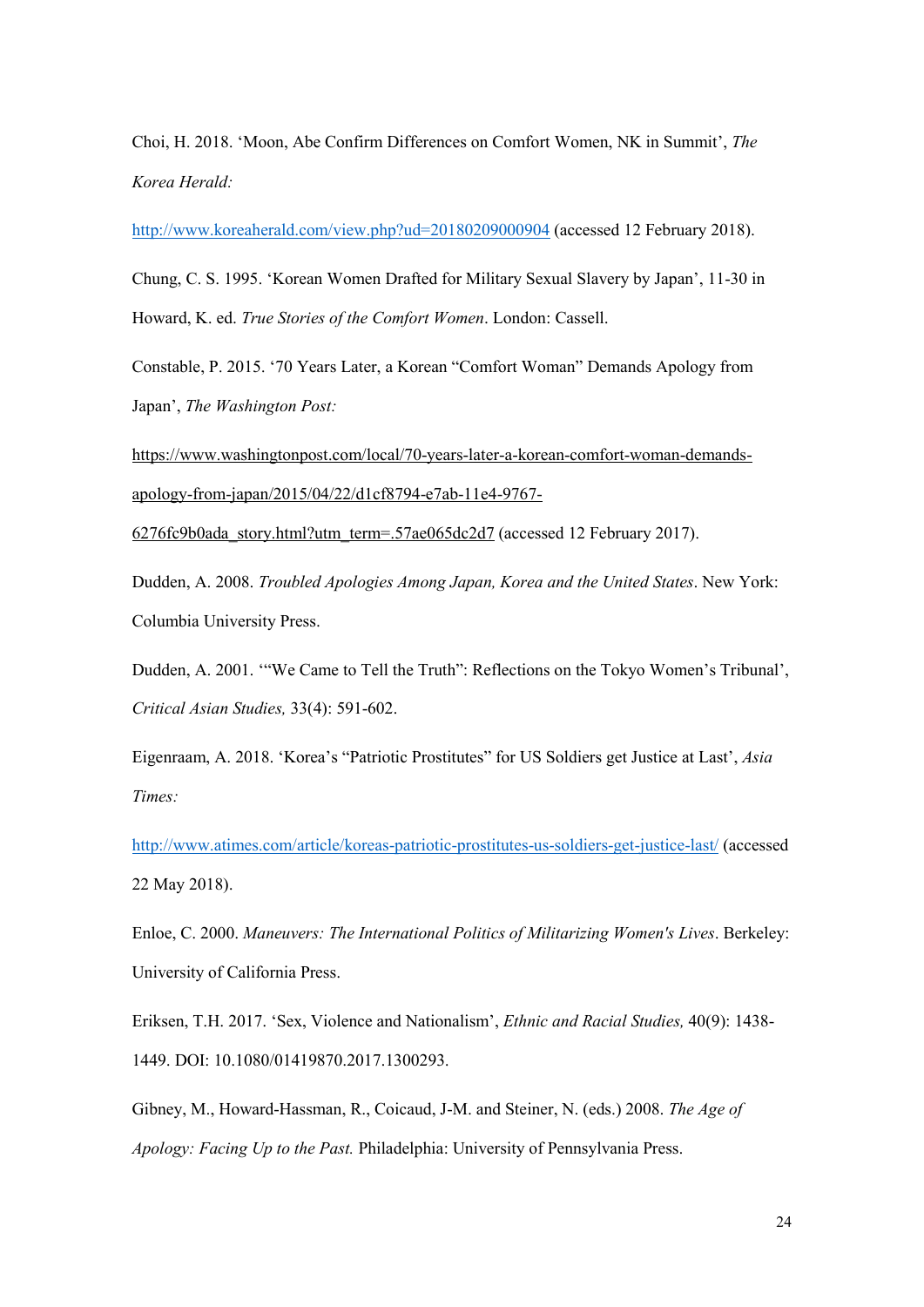Hein, L. 1999. 'Savage Irony: The Imaginative Power of the "Military Comfort Women" in the 1990s', *Gender and History,* 11(2): 336-372. DOI: 10.1111/1468-0424.00145.

Herman, E.S. and Chomsky, N. 1994. *Manufacturing Consent: The Political Economy of the Mass Media.* London: Vintage.

Howard, K. ed. 1995. *True Stories of the Comfort Women*. London: Cassell.

Hyun, E. 2017. 'Court Awards Damages to Former "Comfort Women" near US Military Bases', *The Hankyoreh:*

[http://english.hani.co.kr/arti/english\\_edition/e\\_national/779721.html](http://english.hani.co.kr/arti/english_edition/e_national/779721.html) (accessed 22 January 2017).

Karstedt, S. 2010. 'From Absence to Presence, From Silence to Voice: Victims in International and Transitional Justice since the Nuremberg Trials', *International Review of Victimology,* 17: 9-30. DOI: 0269-7580/10.

Kim, H.S. 1997. 'History and Memory: The "Comfort Women Controversy"', *Positions,* 5(1): 73-106.

Kim, M-K. 2018. 'Court Finds that South Korean Government Encouraged Prostitution near US Military Bases', *Hankyoreh:*

[http://english.hani.co.kr/arti/english\\_edition/e\\_international/831625.html](http://english.hani.co.kr/arti/english_edition/e_international/831625.html) (accessed 13 February 2018)

Kim, S.M. 2016. 'Women, Gender and Social Change in Colonial Korea', 141-152 in Seth, M.J. *Routledge Handbook of Modern Korean History.* Oxon: Routledge.

Kimura, M. 2016. *Unfolding the 'Comfort Women' Debates: Modernity, Violence, Women's Voices*. United Kingdom: Palgrave Macmillan.

Kingston, J. 2017. 'Comfort Women in South Korea who Serviced U.S. Forces Seek Justice', *The Japan Times:*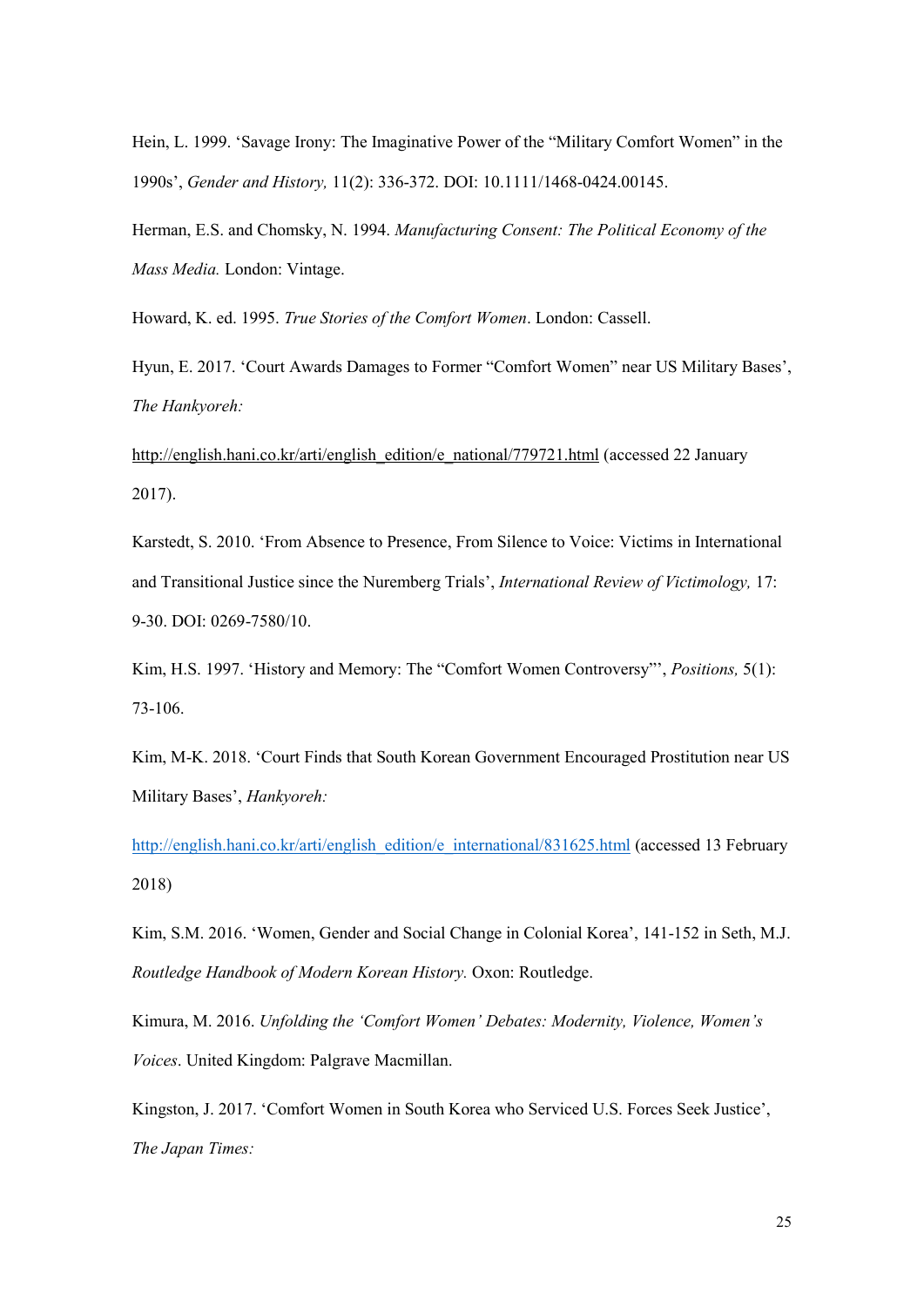[http://www.japantimes.co.jp/opinion/2017/03/04/commentary/comfort-women-south-korea](http://www.japantimes.co.jp/opinion/2017/03/04/commentary/comfort-women-south-korea-serviced-u-s-forces-seek-justice/#.WM6V5hLyjaY)[serviced-u-s-forces-seek-justice/#.WM6V5hLyjaY](http://www.japantimes.co.jp/opinion/2017/03/04/commentary/comfort-women-south-korea-serviced-u-s-forces-seek-justice/#.WM6V5hLyjaY) (Accessed 4 March 2017).

Kirk, G. and Okazawa-Rey, M. 2001. 'Demilitarizing Security: Women Oppose U.S. Militarism in East Asia', 157-171 in Waller, M. and Rycenga, J. *Frontline Feminisms: Women, War, and Resistance.* New York and London: Routledge.

The Korean Council for the Women Drafted for Sexual Slavery by Japan (Korean Council). 1994. 'Complaint':

<http://www.vcn.bc.ca/alpha/learn/comp.htm> (accessed 3 September 2018)

Lamb, S. 1999. 'Constructing the Victim: Popular Images and Lasting Labels', 108-138 in Lamb, S. ed. *New Versions of Victims: Feminists Struggle with the Concept*. New York: New York University Press.

Lee, J., Kim, J. and Lim, H. 2010. 'Rape Myth Acceptance Among Korean College Students: The Roles of Gender, Attitudes Toward Women, and Sexual Double Standard', *Journal of Interpersonal Violence,* 25(7): 1200-1223.

Lee, J., Lee, C. and Lee, W. 2012. 'Attitudes Toward Women, Rape Myths, and Rape Perceptions Among Male Police Officers in South Korea', *Psychology of Women Quarterly,*  36(3): 365-376.

Lee, N.Y. 2017. 'Un/forgettable Histories of US Camptown Prostitution in South Korea: Women's Experiences of Sexual Labor and Government Policies', *Sexualities,* 0(0): 1-25. DOI: 10.1177/1363460716688683.

Lee, N.Y. 2011. 'Negotiating the Boundaries of Nation, Christianity, and Gender: the Korean Women's Movement against Military Prostitution', *Asian Journal of Women's Studies,* 17(1): 34-66. DOI: 10.1080/12259276.2011.11666102.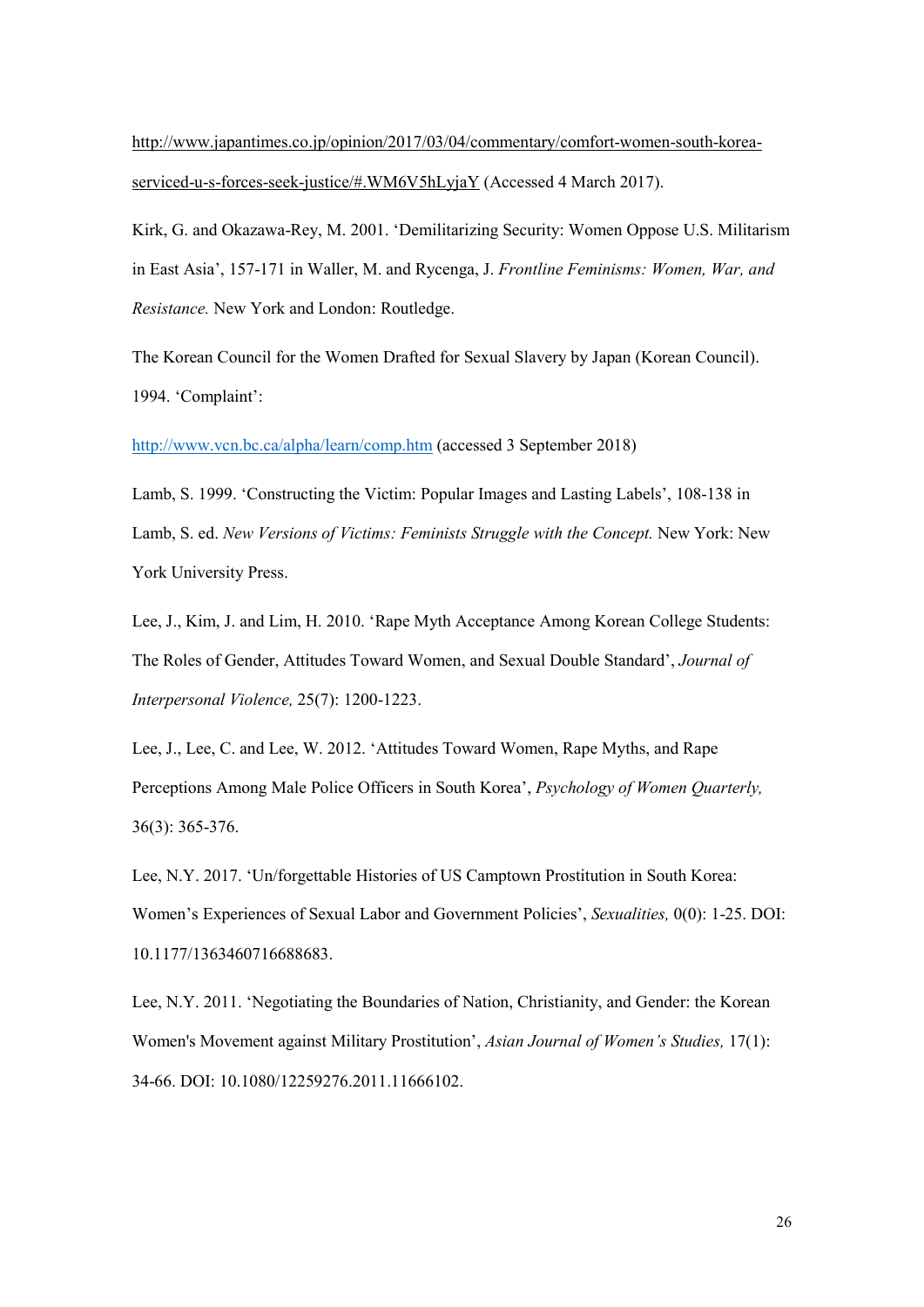Lee, N-Y. 2007. 'The Construction of Military Prostitution in South Korea during the U.S. Military Rule, 1945-1948', *Feminist Studies,* 33(3): 453-481.

Lonsway K.A. and Fitzgerald, L. F. (1995). 'Attitudinal Antecedents of Rape Myth Acceptance:

A Theoretical and Empirical Reexamination', *Journal of Personality and Social Psychology*, 68(4): 704–711.

Madlingozi, T. 2007. 'Good Victims, Bad Victims: Apartheid's Beneficiaries, Victims and the Struggle for Social Justice', 107-126 in: Le Roux W and Van Marle K eds. *Law, Memory and the Legacy of Apartheid*. Pretoria: Pretoria University Press.

Marcus, S. 2002. 'Fighting Bodies, Fighting Words: A Theory and Politics of Rape Prevention', 385-403 in Mui, C.L. and Murphy, J.S. eds. *Gender Struggles: Practical Approaches to Contemporary Feminism.* Maryland: Rowman and Littlefield.

Mayer, T. 2002. 'Gender Ironies of Nationalism: Setting the Stage', 1-24 in Mayer, T. ed. *Gender Ironies of Nationalism: Sexing the Nation.* London and New York: Routledge.

McEvoy, K. and McConnachie, K. 2012. 'Victimology in Transitional Justice: Victimhood, Innocence and Hierarchy'. *European Journal of Criminology*, *9*(5): 527-538. DOI: 10.1177/1477370812454204.

Meyers, D.T., 2011. 'Two Victim Paradigms and the Problem of "Impure" Victims', *Humanity: An International Journal of Human Rights, Humanitarianism, and Development*, *2*(2): 255-275. DOI: 10.1353/hum.2011.0018.

The Ministry of Foreign Affairs of Japan (MOFAJ). 2015. 'Announcement by Foreign Ministers of Japan and the Republic of Korea at the Joint Press Occasion':

[http://www.mofa.go.jp/a\\_o/na/kr/page4e\\_000364.html](http://www.mofa.go.jp/a_o/na/kr/page4e_000364.html) (accessed 29 December 2015).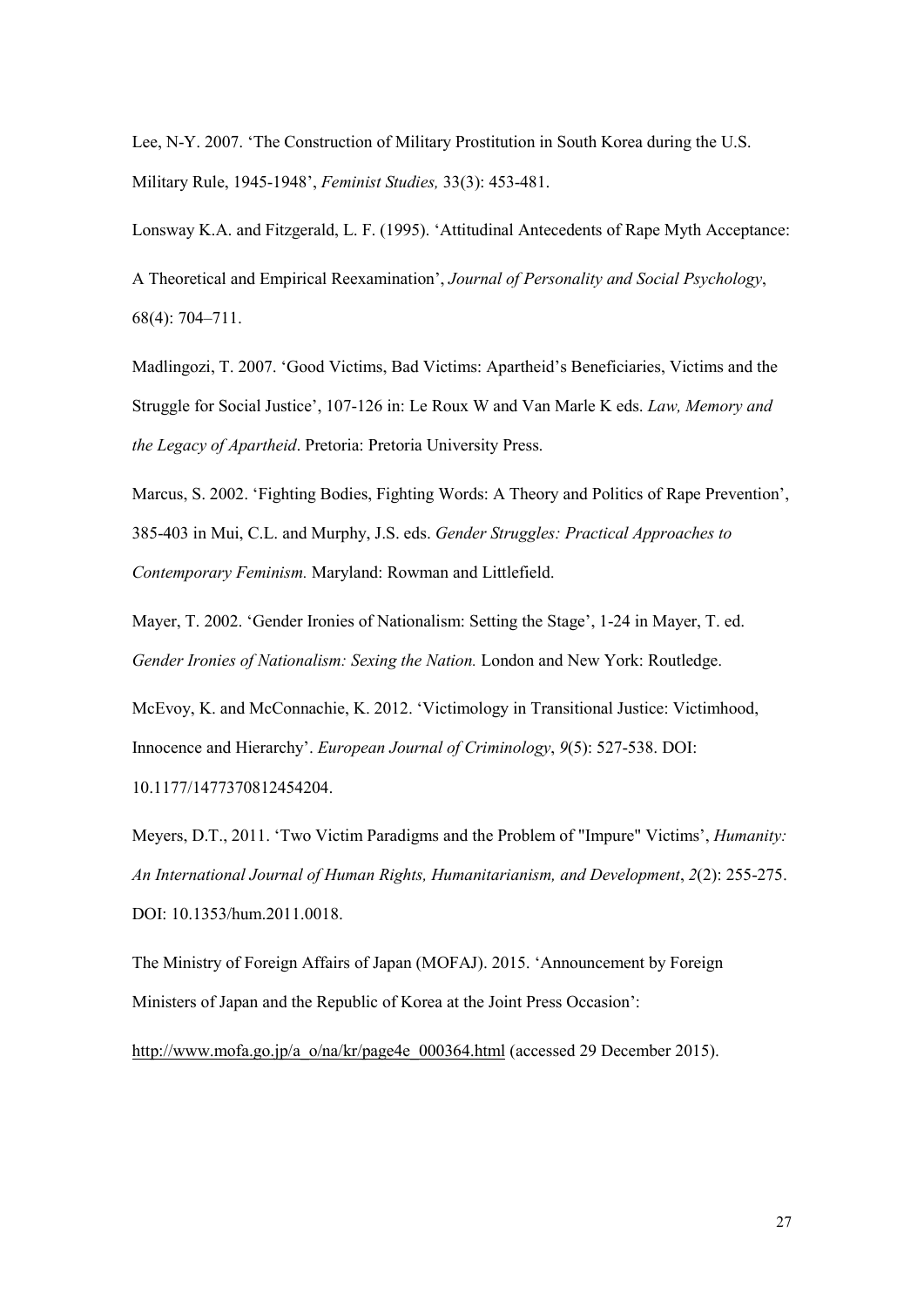Moon, K. H.S. 2007. 'Resurrecting Prostitutes and Overturning Treaties: Gender Politics in the "Anti-American" Movement in South Korea'. *The Journal of Asian Studies*, 66(1): 129-157. DOI: 10.1017/S0021911807000046.

Moon, K.H.S. 1999. 'South Korean Movements against Militarized Sexual Labor'. *Asian Survey,* 39(2): 310-327.

Moon, K.H.S. 1997 *Sex among Allies: Military Prostitution in US-Korea Relations*. Columbia University Press.

Nagel, J. 1998. 'Masculinity and Nationalism: Gender and Sexuality in the Making of Nations'. *Ethnic and racial studies*, *21*(2): 242-269. DOI: 10.1080/014198798330007.

Nobles, M. 2008. *The Politics of Official Apologies.* Cambridge: Cambridge University Press.

Osaki, T. 2018. 'Abe Rejects Seoul's New Call for Apology on 'Comfort Women' Issue', *The Japan Times:*

[https://www.japantimes.co.jp/news/2018/01/12/national/politics-diplomacy/abe-rejects-kangs](https://www.japantimes.co.jp/news/2018/01/12/national/politics-diplomacy/abe-rejects-kangs-new-apology-call-comfort-women-issue/#.Wy0rGKdKiM8)[new-apology-call-comfort-women-issue/#.Wy0rGKdKiM8](https://www.japantimes.co.jp/news/2018/01/12/national/politics-diplomacy/abe-rejects-kangs-new-apology-call-comfort-women-issue/#.Wy0rGKdKiM8) (accessed 28 May 2018).

Park, Y-M. 2000. 'Comforting the Nation: "Comfort Women", the Politics of Apology and the Workings of Gender', *Interventions,* 2(2): 199-211.

Petrak, J. 2002. 'Rape: History, Myths, and Reality, 1-18 in Petrak, J. and Hedge, B. ed. *The Trauma of Sexual Assault: Treatment, Prevention and Practice.* Chichester: John Wiley and Sons Ltd.

Randall, M. 2010. 'Sexual Assault Law, Credibility, and "Ideal Victims": Consent, Resistance, and Victim Blaming', *Canadian Journal of Women and the Law,* 22: 399-433. DOI: 10.3138/cjwl.22.2.397.

Ryan, K.M. 2011. 'The Relationship between Rape Myths and Sexual Scripts: The Social Construction of Rape', *Sex Roles,* 65: 774-782. DOI 10.1007/s11199-011-0033-2.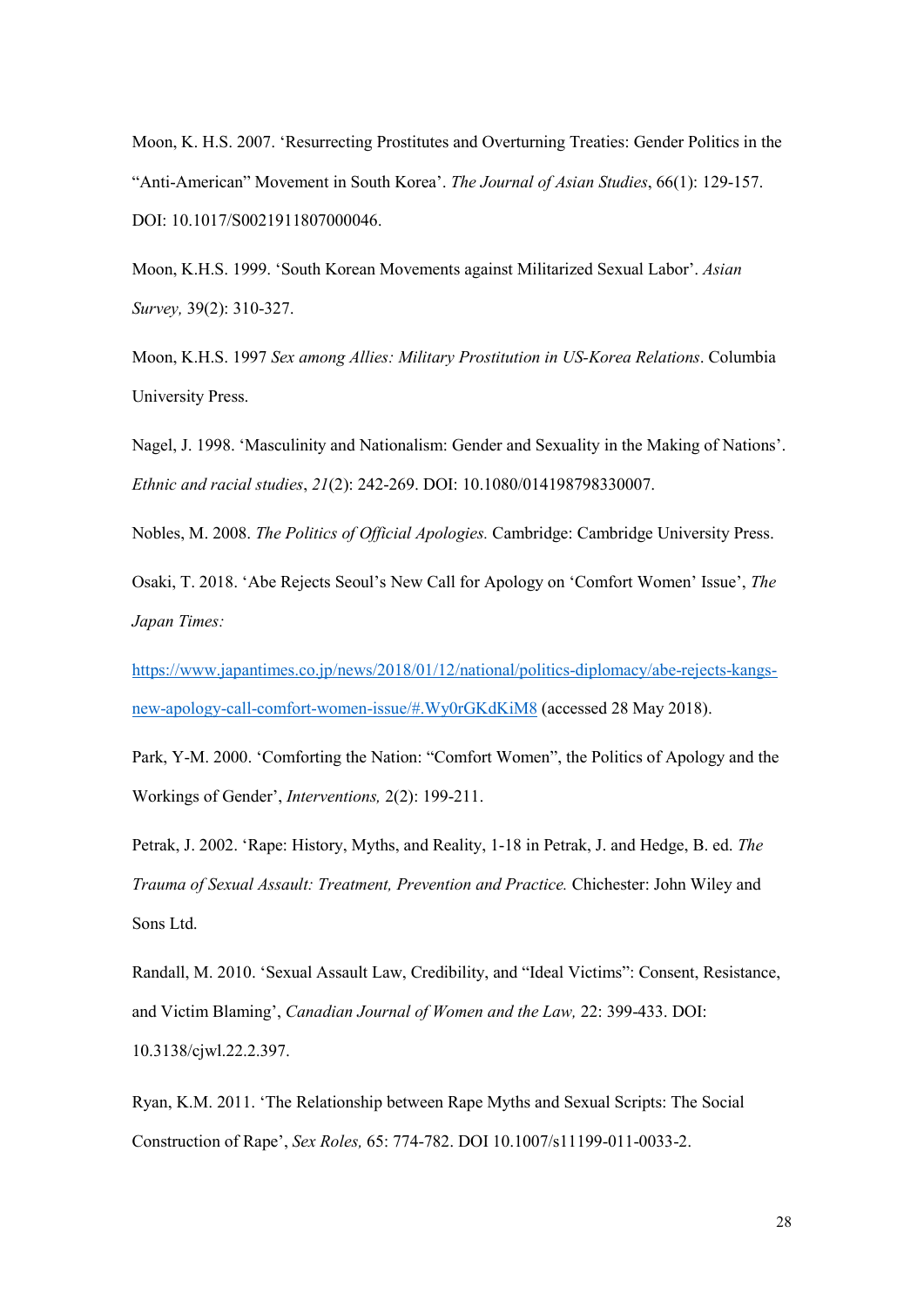Schneider, E.M. 1993. 'Feminism and the False Dichotomy of Victimization and Agency', *New York Law School Review*, 38: 387-399.

Schober, E. 2014. 'Itaewon's Suspense: Masculinities, Place-Making and the US Armed Forces in a Seoul Entertainment District', *Social Anthropology,* 22(1): 36-51.

Shim, Y-H. 2011. 'Feminism and the Discourse of Sexuality in Korea: Continuities and Changes', *Human Studies,* 24: 133-148.

Sjoberg, L. and Peet, J.L. 2011a. 'A(nother) Dark Side of the Protection Racket', *International Feminist Journal of Politics,* 13(2): 163-182.

Sjoberg, L. and Peet, J.L. 2011b. 'Targeting Civillians in War: Feminist Contributions' 169-187 in Tickner, J.A. and Sjoberg, L. *Feminism and International Relations: Conversations about the Past, Present and Future.* London and New York: Routledge.

Smyth, M. B. 2007. *Truth Recovery and Justice after Conflict: Managing Violent Pasts.* Oxon: Routledge.

Soh, C.S. 2008. *The Comfort Women: Sexual Violence and Postcolonial Memory in Korea and Japan.* Chicago: University of Chicago Press.

Soh, C.S. 1998. 'Human Rights and Humanity: the Case of the ''Comfort Women''', *The ICAS Lectures:*

<https://www.icasinc.org/1998/1998l/1998lcss.html> (Accessed 28 August 2018).

Suzuki, S. 2011. 'The Competition to Attain Justice for Past Wrongs: The "Comfort Women" Issue in Taiwan', *Pacific Affairs,* 84(2): 223-244.

Thompson, J. 2012. 'Is Political Apology a Sorry Affair?', *Social and Legal Studies,* 21(2): 215- 225.

Tilly, C. 2008. *Credit and Blame*. Princeton, NJ: Princeton University Press.